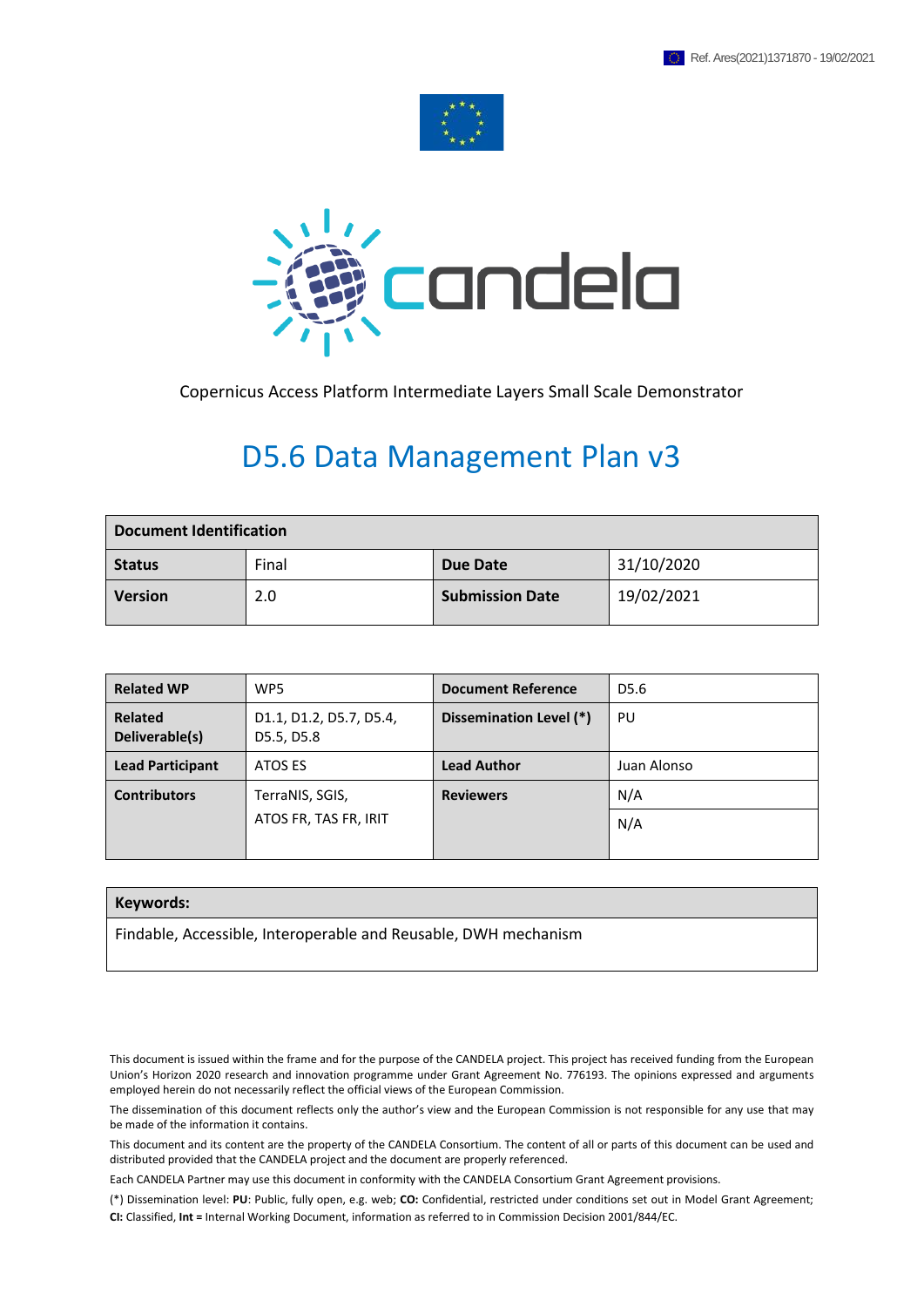

## Document Information

<span id="page-1-0"></span>

| <b>List of Contributors</b>          |                  |  |  |  |
|--------------------------------------|------------------|--|--|--|
| Name                                 | Partner          |  |  |  |
| Juan Alonso, Jose Lorenzo            | ATOS ES          |  |  |  |
| Mohanad Albughdadi                   | <b>TerraNIS</b>  |  |  |  |
| Anna Pulak-Siwiec, Agnieszka Bolibok | <b>SGIS</b>      |  |  |  |
| Antonio Bartolini                    | <b>TAS IT</b>    |  |  |  |
| Fabien Castel, A. HAUGOMMAR          | <b>ATOS FR</b>   |  |  |  |
| Michelle Aubrun                      | <b>TAS FR</b>    |  |  |  |
| Ba Huy Tran                          | <b>IRIT-CNRS</b> |  |  |  |

|         | <b>Document History</b> |                                                                                                                                                                   |                                                                                                                                                                                     |  |  |  |  |  |
|---------|-------------------------|-------------------------------------------------------------------------------------------------------------------------------------------------------------------|-------------------------------------------------------------------------------------------------------------------------------------------------------------------------------------|--|--|--|--|--|
| Version | Date                    | Change editors                                                                                                                                                    | Changes                                                                                                                                                                             |  |  |  |  |  |
| 0.1     | 01/10/2020              | J. Alonso (ATOS ES)                                                                                                                                               | Draft version                                                                                                                                                                       |  |  |  |  |  |
| 0.2     | 06/10/2020              | Mohanad Albughdadi (TerraNIS)                                                                                                                                     | TerraNIS contributions, sections 3.1,<br>3.2 and 2.1                                                                                                                                |  |  |  |  |  |
| 0.3     | 07/10/2020              | Anna Pulak-Siwiec (SGIS)                                                                                                                                          | SGIS contributions, sections 3.3 and<br>3.4                                                                                                                                         |  |  |  |  |  |
| 0.4     | 08/10/2020              | Jean-Francois Rolland (ATOS FR)                                                                                                                                   | Atos FR contributions, section 21                                                                                                                                                   |  |  |  |  |  |
| 0.5     | 09/10/2020              | Juan Alonso (ATOS ES)                                                                                                                                             | Consolidated version                                                                                                                                                                |  |  |  |  |  |
| 0.6     | 15/10/2020              | Juan Alonso (ATOS ES)                                                                                                                                             | Updated version including comments<br>from JF                                                                                                                                       |  |  |  |  |  |
| 0.7     | 16/10/2020              | Juan Alonso (ATOS ES)                                                                                                                                             | Updated version including comments<br>from SGIS, TerraNIS and ATOS FR                                                                                                               |  |  |  |  |  |
| 1.0     | 22/10/2020              | Jose Lorenzo (ATOS ES)                                                                                                                                            | Final revision for submission                                                                                                                                                       |  |  |  |  |  |
| 1.1     | 18/02/2021              | <b>Bolibok</b><br>$(SGIS)$ ,<br>Agnieszka<br>Mohanad<br>Albughdadi<br>(TerraNIS),<br>Michelle<br>Aubrun<br>(TAS FR), Ba Huy Tran (IRIT),<br>Juan Alonso (ATOS ES) | This version takes into<br>account<br>Review's comments (02/2021).<br>The following sections have been<br>added: 3.1.6, 3.1.7, 3.2.6, 3.2.7,<br>3.3.6, 3.3.7, 3.4.6, 3.4.7 and 3.5. |  |  |  |  |  |
| 2.0     | 19/02/2021              | Jose Lorenzo (ATOS ES)                                                                                                                                            | Final revision for submission                                                                                                                                                       |  |  |  |  |  |

| <b>Document name:</b> | D5.6 Data Management Plan v3 |                       |    |                 | Page: | 2 of 30        |       |
|-----------------------|------------------------------|-----------------------|----|-----------------|-------|----------------|-------|
| <b>Reference:</b>     | D5.6                         | <b>Dissemination:</b> | PU | <b>Version:</b> |       | <b>Status:</b> | Final |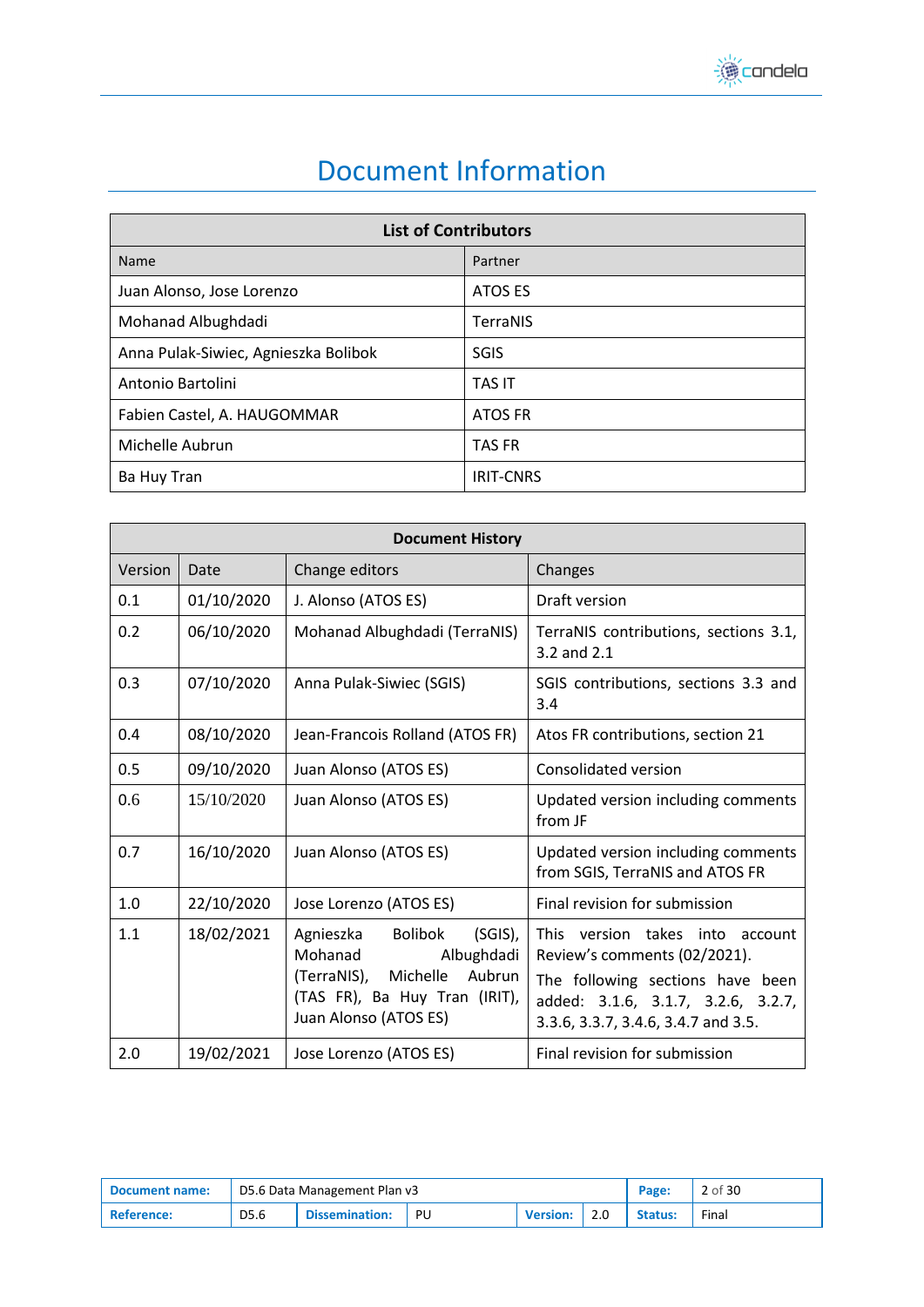

| <b>Quality Control</b>     |                          |                      |  |  |  |
|----------------------------|--------------------------|----------------------|--|--|--|
| Role                       | Who (Partner short name) | <b>Approval Date</b> |  |  |  |
| Deliverable leader         | Juan Alonso (ATOS ES)    | 18/02/2021           |  |  |  |
| <b>Quality manager</b>     | Juan Alonso (ATOS ES)    | 18/02/2021           |  |  |  |
| <b>Project Coordinator</b> | Jose Lorenzo (ATOS ES)   | 19/02/2021           |  |  |  |

| Document name: | D5.6 Data Management Plan v3 |                       |     |                 |  | Page:          | 3 of 30 |
|----------------|------------------------------|-----------------------|-----|-----------------|--|----------------|---------|
| ' Reference:   | D5.6                         | <b>Dissemination:</b> | PU. | <b>Version:</b> |  | <b>Status:</b> | Final   |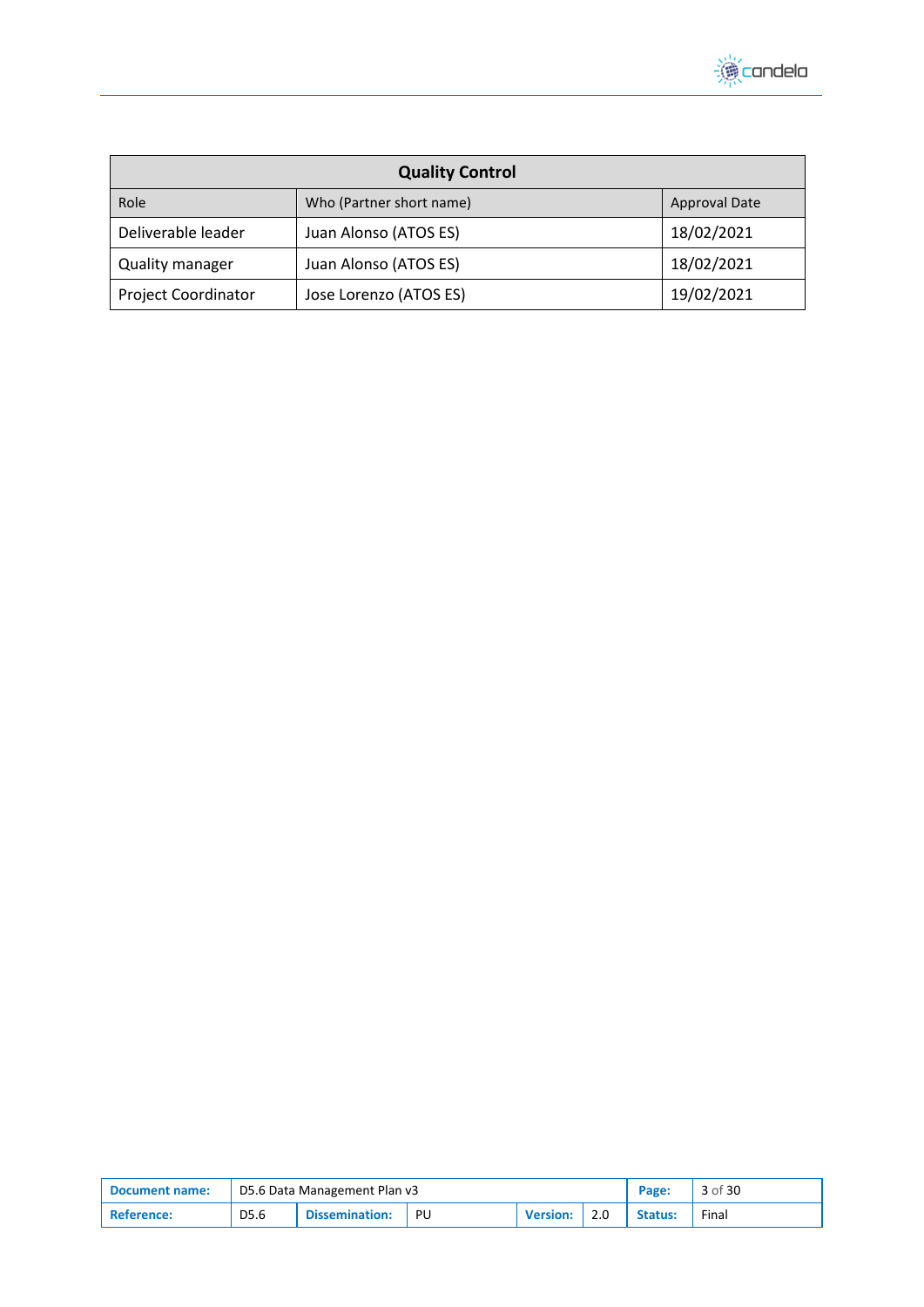

# <span id="page-3-0"></span>**Table of Contents**

| $\mathbf{1}$   |  |
|----------------|--|
| 1.1            |  |
| 1.2            |  |
| 1.3            |  |
| $\overline{2}$ |  |
| 2.1            |  |
| 2.1.1          |  |
| 2.1.2          |  |
| 2.1.3          |  |
| 2.1.4          |  |
| 3              |  |
| 3.1            |  |
| 3.1.1          |  |
| 3.1.2          |  |
| 3.1.3          |  |
| 3.1.4          |  |
| 3.1.5          |  |
| 3.1.6          |  |
| 3.1.7          |  |
| 3.2            |  |
| 3.2.1          |  |
| 3.2.2          |  |
| 3.2.3          |  |
| 3.2.4          |  |
| 3.2.5          |  |
| 3.2.6          |  |
| 3.2.7          |  |
| 3.3            |  |
| 3.3.1          |  |
| 3.3.2          |  |
| 3.3.3          |  |
| 3.3.4          |  |
| 3.3.5          |  |

| <b>Document name:</b> |                  |                       | D5.6 Data Management Plan v3 |                 |     |         |       |
|-----------------------|------------------|-----------------------|------------------------------|-----------------|-----|---------|-------|
| <b>Reference:</b>     | D <sub>5.6</sub> | <b>Dissemination:</b> | PU                           | <b>Version:</b> | 2.0 | Status: | Final |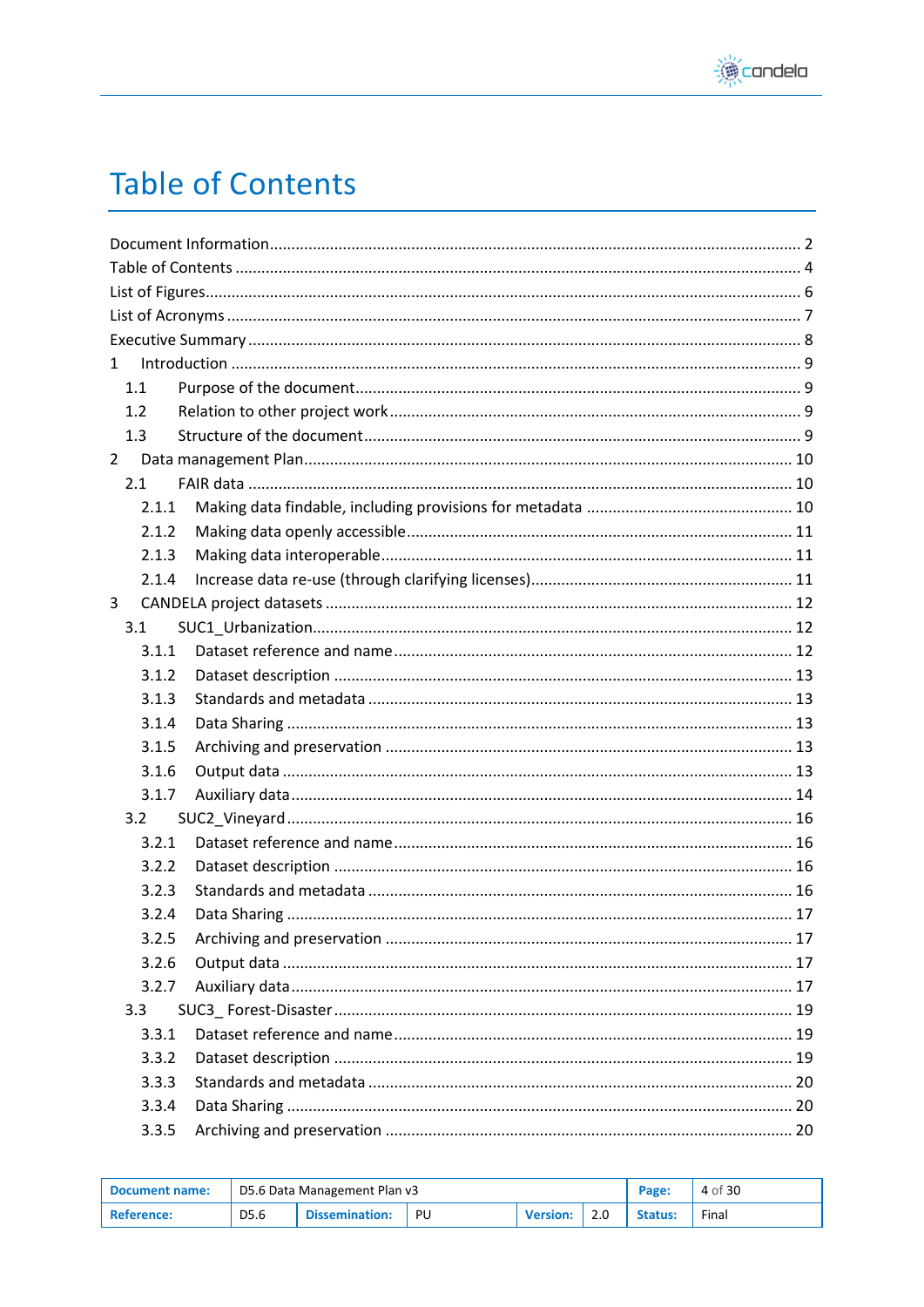

|   | 3.3.6 |  |
|---|-------|--|
|   | 3.3.7 |  |
|   | 3.4   |  |
|   | 3.4.1 |  |
|   | 3.4.2 |  |
|   | 3.4.3 |  |
|   | 3.4.4 |  |
|   | 3.4.5 |  |
|   | 3.4.6 |  |
|   | 3.4.7 |  |
|   | 3.5   |  |
|   | 3.5.1 |  |
|   | 3.5.2 |  |
|   | 3.5.3 |  |
|   | 3.5.4 |  |
|   | 3.5.5 |  |
|   | 3.5.6 |  |
|   | 3.5.7 |  |
| 4 |       |  |
|   | 4.1   |  |
|   | 4.2   |  |
|   | 4.3   |  |
|   | 4.4   |  |
| 5 |       |  |
|   |       |  |

| Document name: |      | D5.6 Data Management Plan v3 |    |                 |     |                | 5 of 30 |
|----------------|------|------------------------------|----|-----------------|-----|----------------|---------|
| ' Reference:   | D5.6 | Dissemination:               | PU | <b>Version:</b> | 2.0 | <b>Status:</b> | Final   |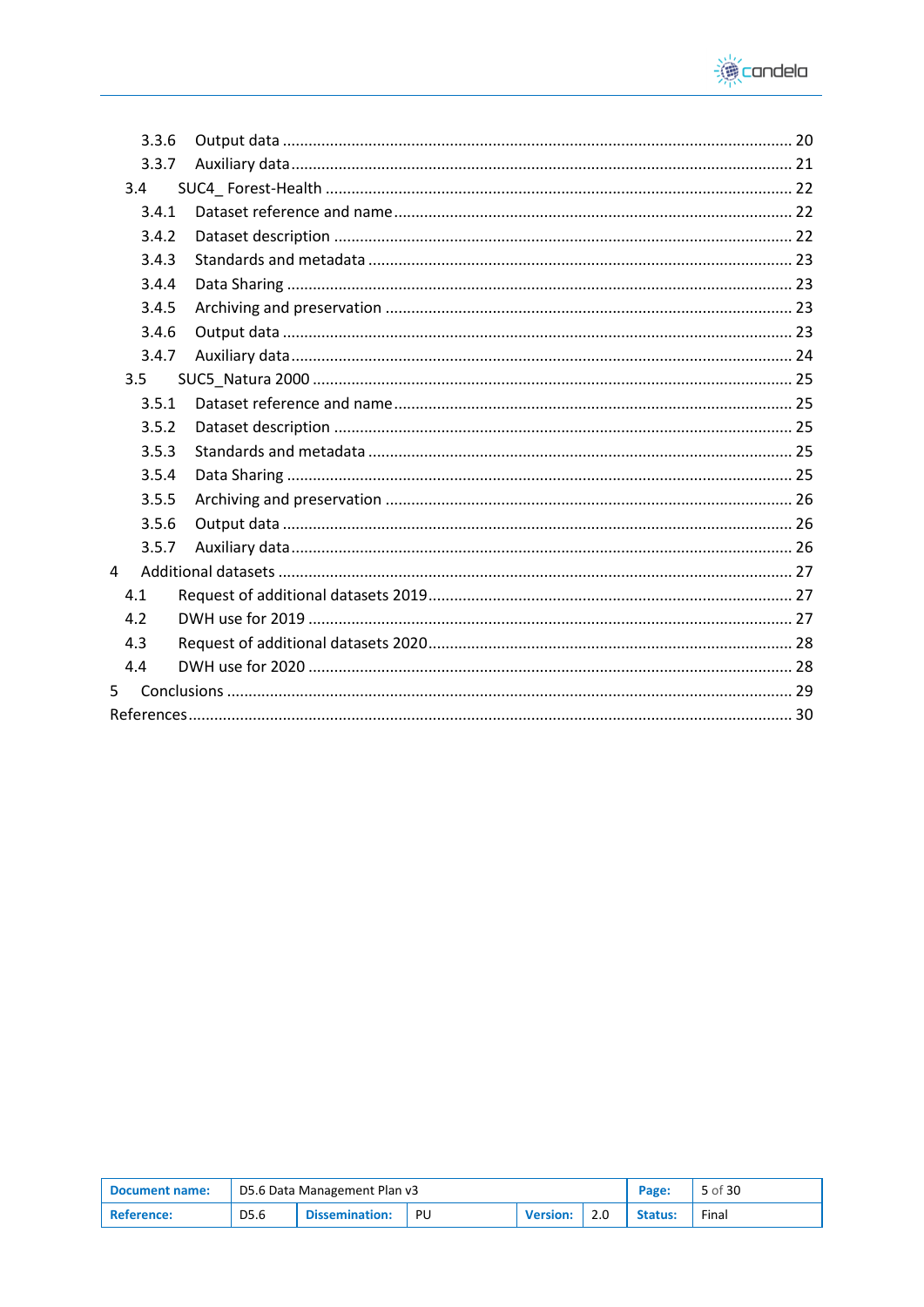

# List of Figures

<span id="page-5-0"></span>

| <b>Document name:</b> | D5.6 Data Management Plan v3 |                |    |                 |     | Page:   | 6 of 30 |
|-----------------------|------------------------------|----------------|----|-----------------|-----|---------|---------|
| Reference:            | D5.6                         | Dissemination: | PU | <b>Version:</b> | 2.0 | Status: | Final   |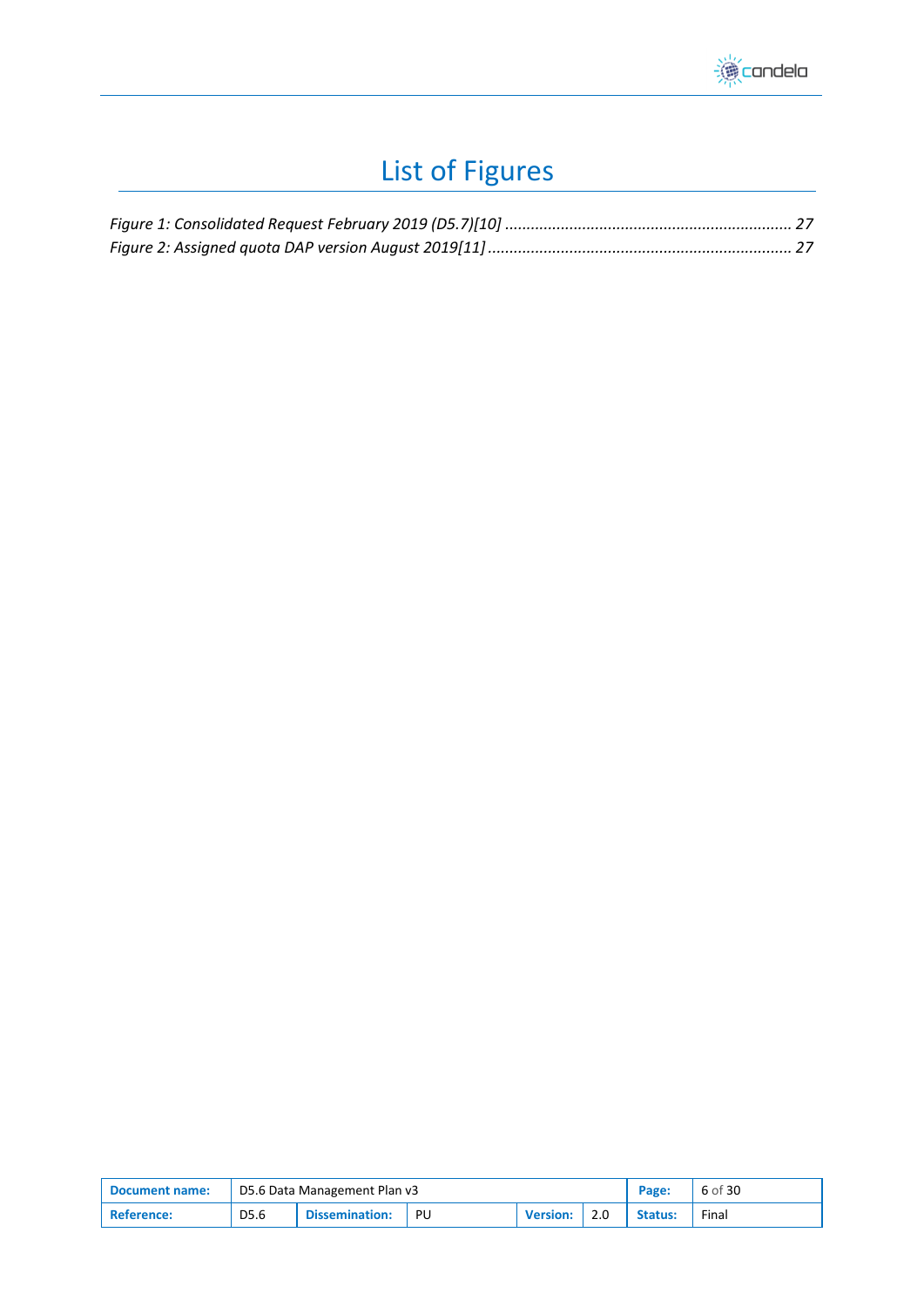

# List of Acronyms

<span id="page-6-0"></span>

| Abbreviation /<br>acronym | <b>Description</b>                               |
|---------------------------|--------------------------------------------------|
| <b>ADD</b>                | <b>ADDitional datasets</b>                       |
| D <sub>5.4</sub>          | Deliverable number 4 belonging to WP5            |
| <b>DAP</b>                | Data Access Portfolio                            |
| <b>DMP</b>                | Data Management Plan                             |
| <b>DWH</b>                | Data WareHouse                                   |
| EC                        | <b>European Commission</b>                       |
| <b>ESA</b>                | <b>European Space Agency</b>                     |
| <b>FAIR</b>               | Findable, Accessible, Interoperable and Reusable |
| GRD                       | <b>Ground Range Detected</b>                     |
| IW                        | Interferometric Wide swath mode                  |
| ROI                       | Region of Interest                               |
| SAR                       | Synthetic Aperture Radar                         |
| SC                        | <b>ScarSAR</b>                                   |
| <b>SLC</b>                | Single Look Complex                              |
| ST                        | SpotLight                                        |
| <b>VHR</b>                | Very High-Resolution                             |
| WGS84                     | World Geodetic System 1984                       |
| <b>WP</b>                 | <b>Work Package</b>                              |

| Document name: | D5.6 Data Management Plan v3 |                       |    |                 |  | Page:   | 7 of 30 |
|----------------|------------------------------|-----------------------|----|-----------------|--|---------|---------|
| 'Reference:    | D5.6                         | <b>Dissemination:</b> | PU | <b>Version:</b> |  | Status: | Final   |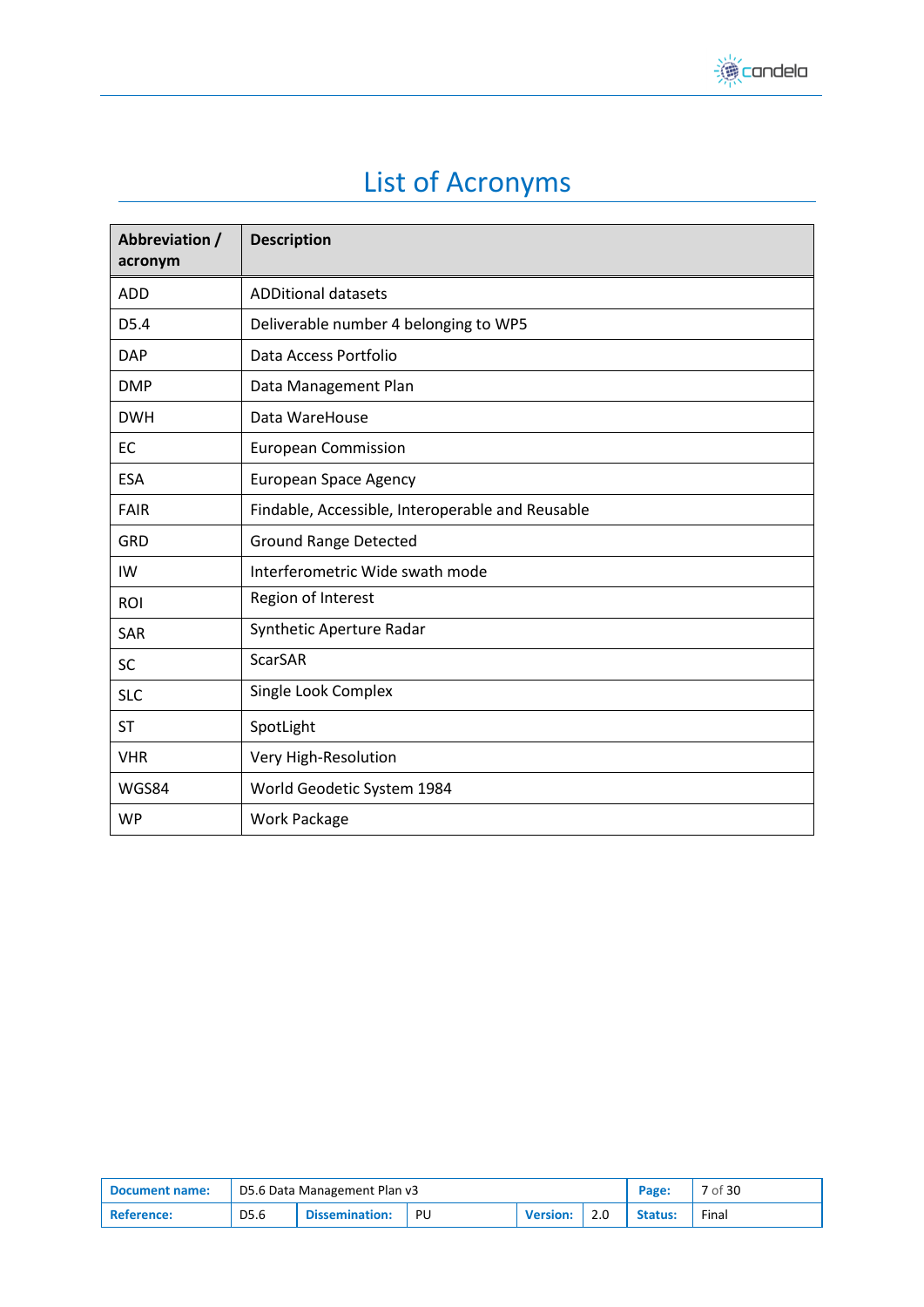

## Executive Summary

<span id="page-7-0"></span>This deliverable corresponds with the third and final version of the Data Management Plan (DMP) and describes the updated DMP for the CANDELA project. The goal of this document is to provide an overview of all datasets used by the project.

The first DMP version D5.4 [\[15\]\)](#page-29-1) followed already the guidelines of the template provided by the European Commission (Template Horizon 2020 Data Management Plan [\[1\]](#page-29-2) [\[2\]\)](#page-29-3). The Data Management task (T5.3) is included within the Project Management and Coordination work package (WP5).

The second DMP (D5.[5\[16\]\)](#page-29-4) was submitted in October 2019 including updates of chapter "2.1 FAIR data", the CANDELA Project datasets (section 3) and information related to Section 4.

This third version includes the following changes:

The Data Management Plan chapter [\(2\)](#page-9-0) has been updated to include details about the solution proposed by the project to publish new data (see section [2.1.1](#page-9-2) [Making data findable, including](#page-9-2)  [provisions for metadata\)](#page-9-2). Section [2](#page-9-0) also includes additional information to explain how to make data openly accessible (section [2.1.2\)](#page-10-0) and interoperable (section [2.1.3\)](#page-10-1).

Once the final validation for each use case took place, partners in charge of use cases (TerraNIS and SGIS) have updated the project datasets in section [3](#page-11-0) CANDELA [project datasets.](#page-11-0) The updated version submitted in February 2021 also includes "Output and Auxiliary Data" for each use case. In addition, sectio[n 3.5](#page-24-0) has been added including information about the Nature 2000 use case.

Regarding Additional datasets, sections [4.3](#page-27-0) and [4.4](#page-27-1) have been added just to explain why it was not needed request of ADD in 2020.

| Document name:    | D5.6 Data Management Plan v3 |                       |    |                 |  | Page:          | 8 of 30 |
|-------------------|------------------------------|-----------------------|----|-----------------|--|----------------|---------|
| <b>Reference:</b> | D5.6                         | <b>Dissemination:</b> | PU | <b>Version:</b> |  | <b>Status:</b> | Final   |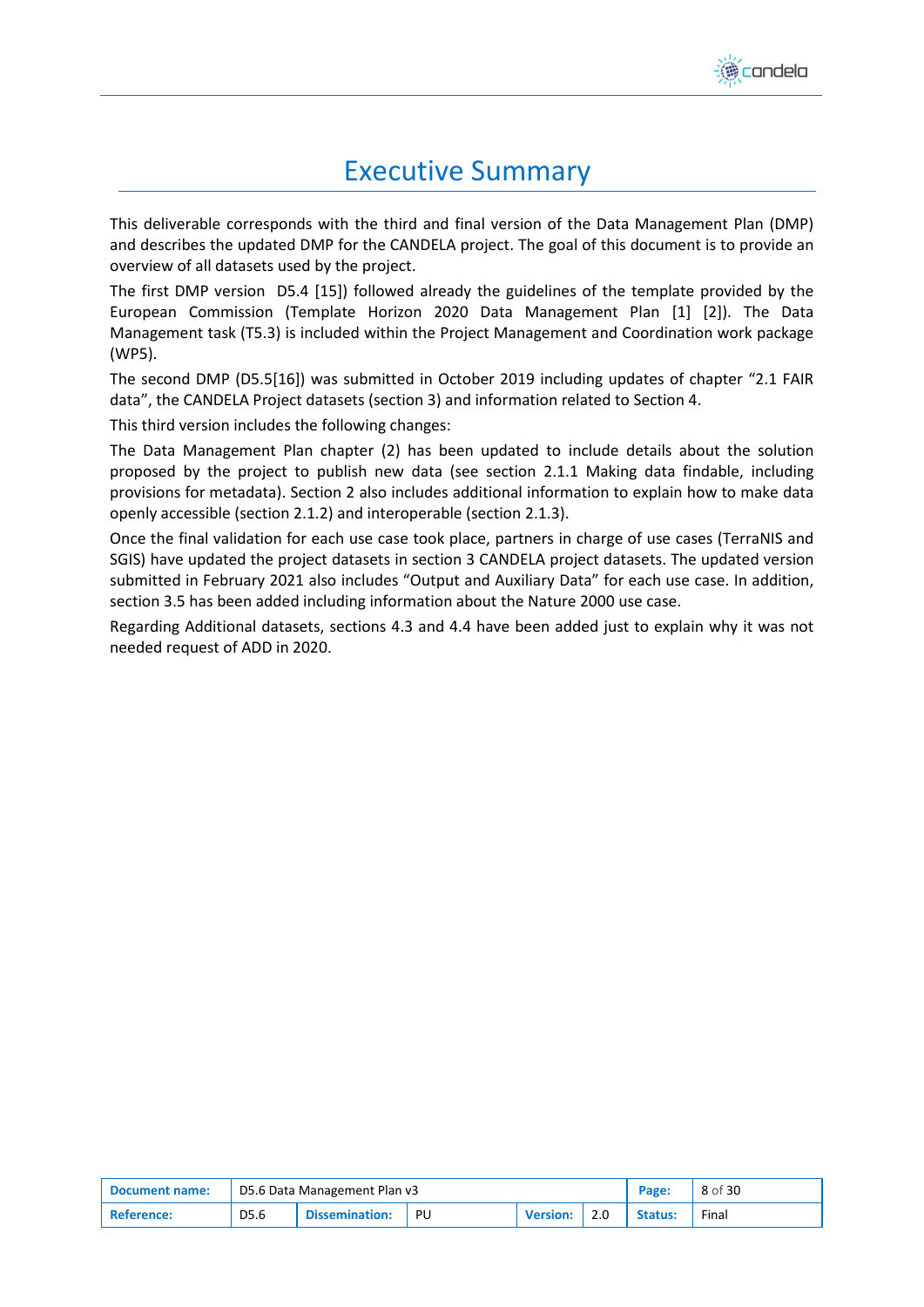

## <span id="page-8-0"></span>1 Introduction

## <span id="page-8-1"></span>1.1 Purpose of the document

The purpose of the DMP is to provide an analysis of the main elements of the data management policy that will be used by the project [\[6\].](#page-29-5) Following the DMP template, this document provides for each dataset:

- Identifier and description
- Reference to existing suitable standards
- Description about data sharing and preservation

During the project lifetime, the document needs to be updated, so it has been planned the release of three versions of the CANDELA DMP.

- D5.4 DMP v1: the first version of the document based on the DMP template provided by the European Commissio[n \[1\]](#page-29-2)[\[2\].](#page-29-3)
- D5.5 DMP v2: the DMP will evolve and will be updated in October 2019 (M18).
- D5.6 DMP v3: the final version of the document is planned in October 2020 (M30)

## <span id="page-8-2"></span>1.2 Relation to other project work

CANDELA project has planned reports about the request of Additional Datasets thorough the Data Warehouse mechanism managed by ESA. The different versions of the DMP will include the reference to these reports.

## <span id="page-8-3"></span>1.3 Structure of the document

This document is structured in four major chapters described below:

- **Chapter 2** presents the Data Management Plan (FAIR data principle)
- **Chapter 3** presents the CANDELA project Datasets
- **Chapter 4** presents Additional Datasets
- **Chapter 5** presents the conclusions

| Document name:          | D5.6 Data Management Plan v3 |                       |    |                 |  | Page:          | 9 of 30 |
|-------------------------|------------------------------|-----------------------|----|-----------------|--|----------------|---------|
| <sup>1</sup> Reference: | D5.6                         | <b>Dissemination:</b> | PU | <b>Version:</b> |  | <b>Status:</b> | Final   |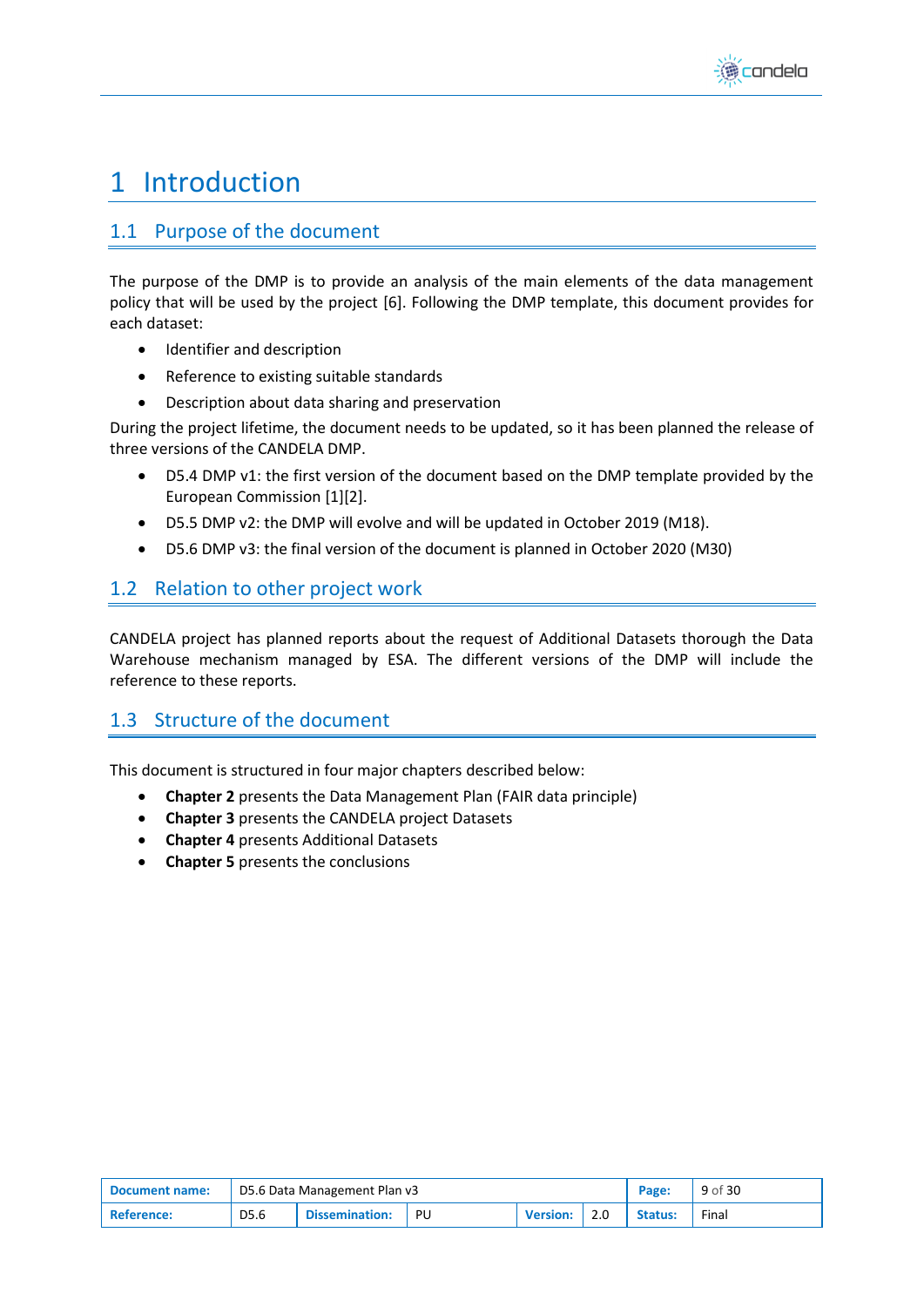

## <span id="page-9-0"></span>2 Data management Plan

This section has been configured following the DMP template [\[1\]](#page-29-2)[\[2\]](#page-29-3) in order to achieve the FAIR principle for the project datasets.

## <span id="page-9-1"></span>2.1 FAIR data

According to the DMP template, the CANDELA research data should be "FAIR": Findable, Accessible, Interoperable and Re-usable. This section describes the procedures to follow the FAIR principle.

#### <span id="page-9-2"></span>2.1.1 Making data findable, including provisions for metadata

The CANDELA platform is built upon the CreoDIAS basis platform. Most of the dataset used in the context of CANDELA are or will be directly retrieved through API provided by CreoDIAS: Sentinel 1 and 2 images, Landsat images, other Copernicus data...

CreoDIAS provides a catalogue service containing information about:

- scenes/tiles
- orbits
- all available meta-data for individual scene and orbit
- link to quick-look images
- support for various processing levels (L1C, L2A, etc.)
- information about planned future acquisitions with a rich number of criteria (including at least satellite unit, instrument mode, polarization, geographical area, time window)

The catalogue service supports querying based on number of criteria:

- geographical area
	- bounding box (rectangle)
	- geometry (e.g. for agriculture fields)
- mission/sensor
- cloud coverage
	- based on scene meta-data
	- if more detailed cloud data are available, also based on location
- time interval
	- absolute based on "date" or "date and time" ranges defined using ISO8601 standard (from, to, from/to)
	- relative time intervals ("last week", "last month", last 2 months", "from last 6 months up to last 3 months", etc.)
	- advanced time intervals ("months May-August in from 1985 to 2016)
- mosaicking priority (most recent/least recent/least cloudy)

INSPIRE and GEOSS compatibility is ensured for relevant data-sets.

| Document name: | D5.6 Data Management Plan v3 |                       |    |                 |     | Page:          | 10 of 30 |
|----------------|------------------------------|-----------------------|----|-----------------|-----|----------------|----------|
| Reference:     | D5.6                         | <b>Dissemination:</b> | PU | <b>Version:</b> | 2.0 | <b>Status:</b> | Final    |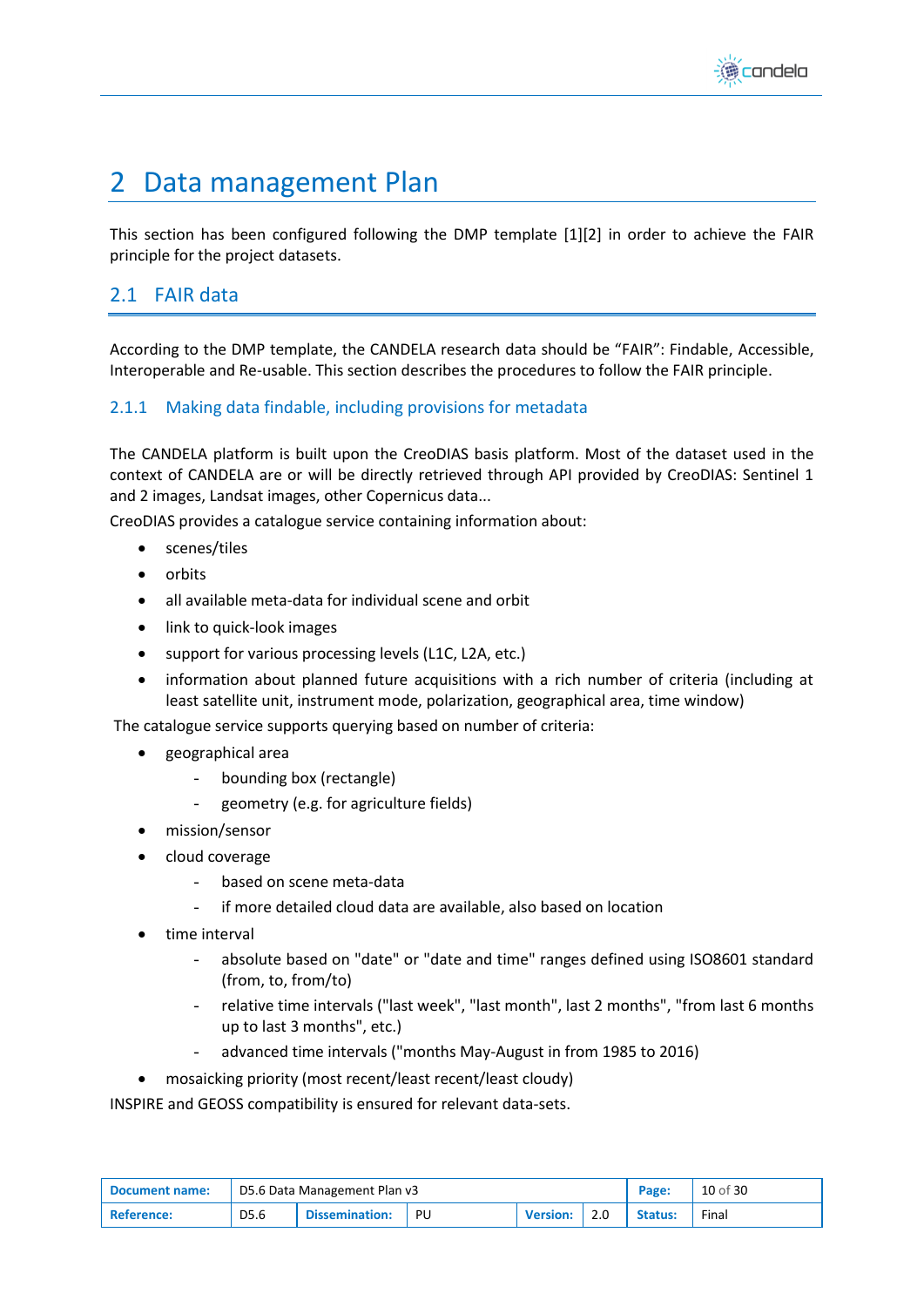

Dataset produced in the frame of CANDELA can also be catalogued to make them findable. The main solution proposed by CANDELA to publish new data is the semantic database included in the toolset provided by the IRIT. Results of the different processes (change detection, classification) proposed in CANDELA can be ingested in a PostGIS semantic database using the triplification process. This process transforms the data generated by other algorithms such as change detection and classification into semantic data. This data can be accessed in several ways: using the graphical user interface developed by IRIT, using the triplestore endpoint, or by semantic requests directly from the jupyter environment.

The classification data created using DLR tools is also stored in a specific database. This database can be accessed using the graphical interface provided by DLR or directly by executing SQL requests from the jupyter-lab.

Datasets produced in the framework of CANDELA and processed by the semantic search tool allow finding the corresponding satellite images used for the use case. A GeoServe[r \[7\]](#page-29-6) tool instance is used to run processing task on the platform and can be used to manage data.

The previous information will help making the data discoverable.

#### <span id="page-10-0"></span>2.1.2 Making data openly accessible

Once the datasets are on the CANDELA platform, access permissions (who can access what) can be defined. Depending on the willingness of the data owner, a data sharing strategy will be drawn. Possible access permissions can be:

- Data without any restriction: all users can visualize, edit and download data without constraints.
- Protected data: rights will be defined for users in order to visualize, edit or download the data.
- Private data: datasets are not shared and only the user who produced them can access them.

The data stored in CANDELA databases (Strabon, and montDB) are accessible for all users. The data created by users inside their workspace remains private. A public shared space has been created, in this space any user can share its data or code.

#### <span id="page-10-1"></span>2.1.3 Making data interoperable

Datasets on the CANDELA platform will be interoperable due to their compliance with international standards such as Web Feature Service (WFS), Web Map Service (WMS) and Web Coverage Service (WCS). GeoServer and OWSLib [\[9\]](#page-29-7) Python library are used as implementation of these protocols.

All satellite any images will be in JPEG2000 or GeoTIFF format and they can be associated with metadata and provided through WMS services using the dedicated WMS lib library.

#### <span id="page-10-2"></span>2.1.4 Increase data re-use (through clarifying licenses)

For open source data such as Sentinel images, used licenses are indicated in the metadata files. Users need to check these licenses before using or sharing the data. On the other hand, use strategies will be defined for data and services that will be produced as part of the project.

| Document name:    | D5.6 Data Management Plan v3 |                       |    |                 |     | Page:          | 11 of 30 |
|-------------------|------------------------------|-----------------------|----|-----------------|-----|----------------|----------|
| <b>Reference:</b> | D5.6                         | <b>Dissemination:</b> | PU | <b>Version:</b> | 2.0 | <b>Status:</b> | Final    |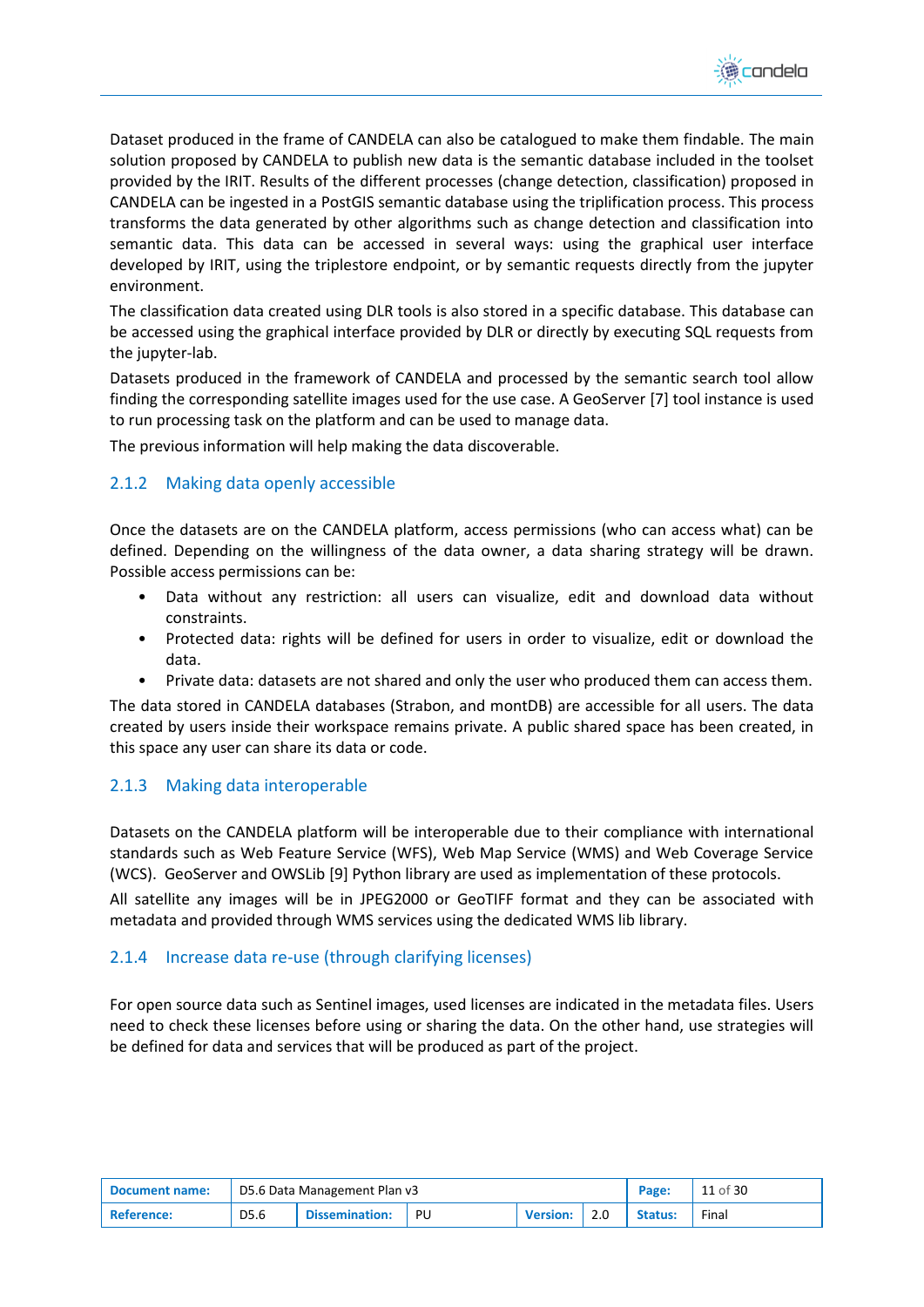

## <span id="page-11-0"></span>3 CANDELA project datasets

## <span id="page-11-1"></span>3.1 SUC1\_Urbanization

The final validation of this sub-use case was conducted on the region of Bordeaux. The aim of this sub-use case is to study the changes related to urban expansion and agriculture. The region around Bordeaux is known for the continuous build-up of urban areas and richness of agricultural zones. The following datasets were used:

- Sentinel-2 images were used for the change detection pipeline developed by TAS FR.
- Sentinel-1 images were used for the change detection pipeline developed by TAS IT.
- Sentinel-1 and Sentinel-2 images were used for the data mining and data fusion modules developed by DLR.
- Sentinel-2 images are used for the semantic search tool developed by IRIT.

Please note that for the final validation, no VHR datasets are required from the DWH. Additionally, no in-situ data were used for this use case. The final output datasets are also described as well as the used auxiliary data sources.

| <b>Dataset</b> | <b>Summary</b>                                                                                                                                                                                                                                                                                                                                                                                                                                                                                                                                                                               |
|----------------|----------------------------------------------------------------------------------------------------------------------------------------------------------------------------------------------------------------------------------------------------------------------------------------------------------------------------------------------------------------------------------------------------------------------------------------------------------------------------------------------------------------------------------------------------------------------------------------------|
| Sentinel-2     | Sentinel-2 satellite images are optical datasets produced as part of<br>the EU Copernicus program.                                                                                                                                                                                                                                                                                                                                                                                                                                                                                           |
|                | These data are collected from Sentinel-2 mission that comprises a<br>constellation of two polar-orbiting satellites.                                                                                                                                                                                                                                                                                                                                                                                                                                                                         |
|                | Images coming from Sentinel-2 mission are characterized with a rich<br>spectral resolution (13 bands), a high spatial resolution (10m<br>panchromatic band) and a high acquisition frequency (5 days in<br>cloud-free conditions). Hence, they are very suitable for monitoring<br>variability in land surface.                                                                                                                                                                                                                                                                              |
|                | The datasets are in ESA SAFE format and contain inside one tile with<br>all spectral bands.                                                                                                                                                                                                                                                                                                                                                                                                                                                                                                  |
| Sentinel-1     | Sentinel-1 satellite images are SAR datasets produced as part of the<br>EU Copernicus program. The Sentinel-1 mission consists of two<br>satellites operating day and night to perform C-band synthetic<br>aperture radar imaging and allow an acquisition frequency of 6 days<br>for the same place. Data are acquired according to different modes<br>and the one that will be used for this use case is the Interferometric<br>Wideswath mode (IW). This mode exists at a different level of<br>correction, namely, the Single Look Complex (SLC) and the Ground<br>Range Detected (GRD). |

### <span id="page-11-2"></span>3.1.1 Dataset reference and name

| Document name: | D5.6 Data Management Plan v3 |                       |    |                 |     | Page:          | 12 of 30 |
|----------------|------------------------------|-----------------------|----|-----------------|-----|----------------|----------|
| ' Reference:   | D5.6                         | <b>Dissemination:</b> | PU | <b>Version:</b> | 2.0 | <b>Status:</b> | Final    |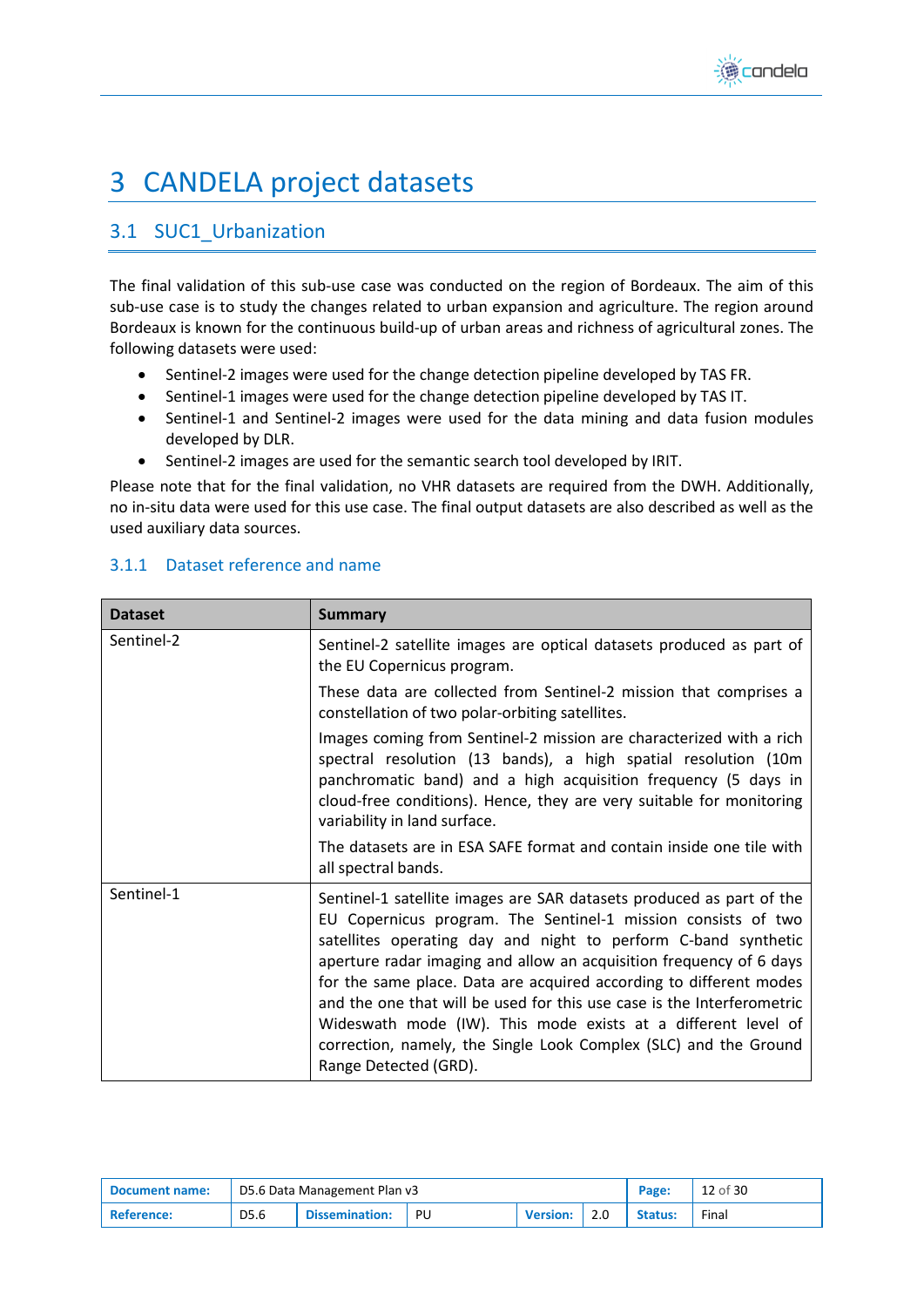

### <span id="page-12-0"></span>3.1.2 Dataset description

| <b>ROI</b>      | <b>Dataset</b> | <b>Description</b>                                                     |
|-----------------|----------------|------------------------------------------------------------------------|
| <b>Bordeaux</b> | Sentinel-2     | Period: Images acquired in the period between 2016 and 2019.<br>٠      |
|                 |                | Surface: 500 km2.                                                      |
|                 |                | Coordinates: xMin, yMin -0.703984, 44.7483 : xMax, yMax -<br>$\bullet$ |
|                 |                | 0.46762,44.9188 (WGS84).                                               |
|                 |                | S2 tilles: 30TXQ.<br>$\bullet$                                         |
|                 | Sentinel-1     | Period: Images acquired in the period between 2016 and 2019.<br>٠      |
|                 |                | Surface: 500 km2.                                                      |
|                 |                | Coordinates: xMin, yMin -0.703984, 44.7483 : xMax, yMax -<br>٠         |
|                 |                | 0.46762,44.9188 (WGS84).                                               |

#### <span id="page-12-1"></span>3.1.3 Standards and metadata

| <b>Dataset</b>                                                                        | <b>Standards</b>                           | Metadata           |
|---------------------------------------------------------------------------------------|--------------------------------------------|--------------------|
| Sentinel-2                                                                            | 13 JPEG2000 images, one for each band.     | XML file           |
| https://sentinel.esa.int/web/se<br>ntinel/user-guides/sentinel-2-<br>msi/data-formats |                                            |                    |
| Sentinel-1                                                                            | Image data are stored in a Geotiff format. | XML file and       |
| https://earth.esa.int/web/sent                                                        |                                            | <b>Geotiff SAR</b> |
| inel/technical-guides/sentinel-<br>1-sar/products-                                    |                                            | image              |
| algorithms/level-1-product-                                                           |                                            |                    |
| formatting                                                                            |                                            |                    |

### <span id="page-12-2"></span>3.1.4 Data Sharing

Sentinel-1 and Sentinel-2 data are free of charge and can be downloaded from Copernicus Open Access Hub upon subscription and the CreoDIAS API.

#### <span id="page-12-3"></span>3.1.5 Archiving and preservation

All the data described above will be conserved on the data server of the platform during all the project life time for demonstration purposes.

#### <span id="page-12-4"></span>3.1.6 Output data

| <b>Dataset</b> | <b>Used tool</b> | <b>Summary</b>                                                          | <b>Metdadata</b> |
|----------------|------------------|-------------------------------------------------------------------------|------------------|
| Optical        | Optical          | Optical change detection maps were generated                            | Geotiff image    |
| change         | change           | using Sentinel-2 images of the T30TXQ tile. The                         |                  |
| detection      | detection        | first map was obtained by processing two                                |                  |
| maps           |                  | images acquired on the 2 <sup>nd</sup> August 2017 and 23 <sup>rd</sup> |                  |

| Document name: | D5.6 Data Management Plan v3 |                       |      |                 | Page: | 13 of 30       |       |
|----------------|------------------------------|-----------------------|------|-----------------|-------|----------------|-------|
| ' Reference:   | D5.6                         | <b>Dissemination:</b> | - PU | <b>Version:</b> |       | <b>Status:</b> | Final |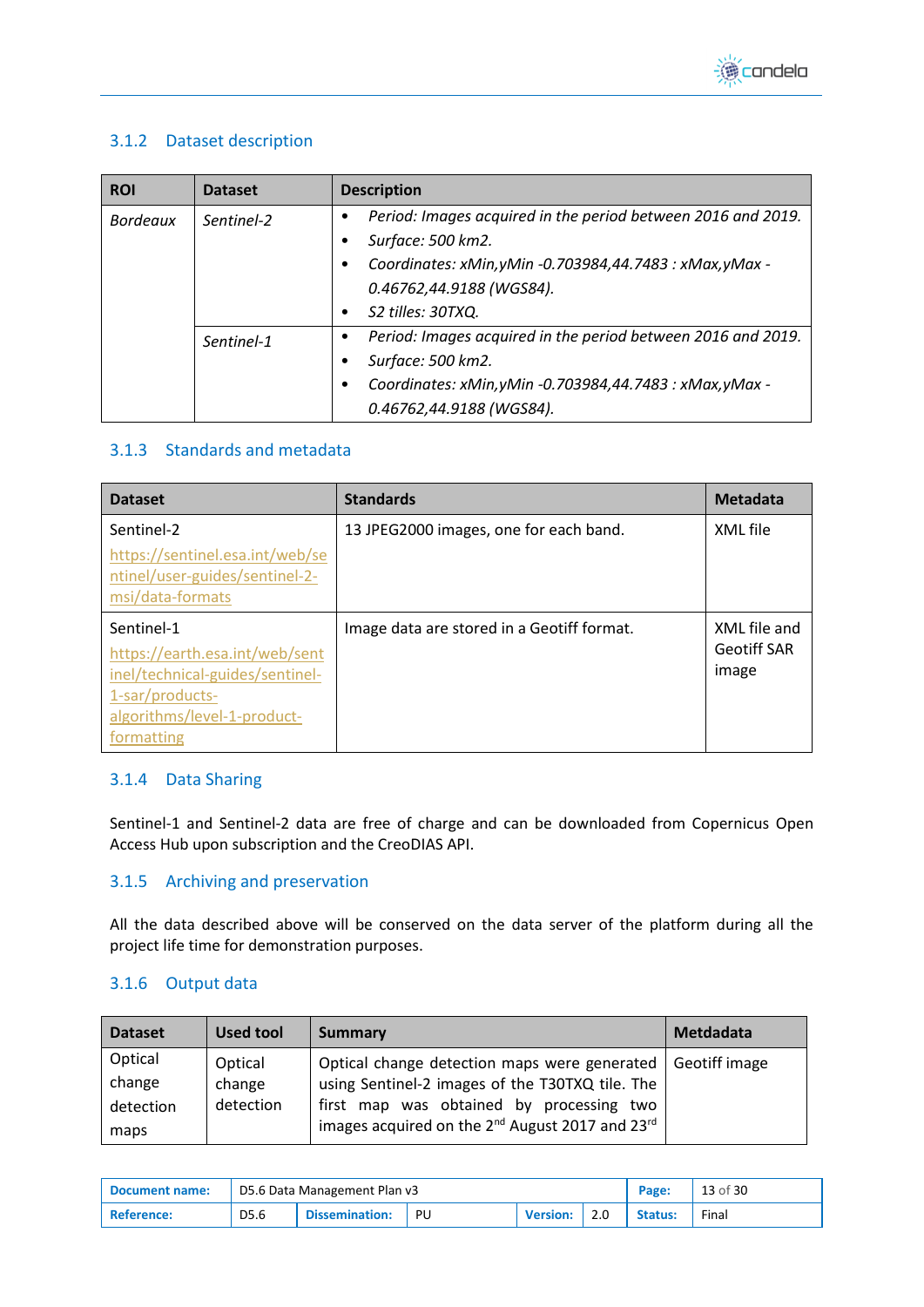

|                                 |                         | February 2019. The second map corresponds<br>obtained by processing two images<br>was<br>acquired on the 23rd February 2019 and 22nd<br>August 2019. Finally, a third map was generated<br>using two images acquired on the 2 <sup>nd</sup> August<br>2017 and 22 <sup>nd</sup> August 2019.                                                                |                                                  |  |
|---------------------------------|-------------------------|-------------------------------------------------------------------------------------------------------------------------------------------------------------------------------------------------------------------------------------------------------------------------------------------------------------------------------------------------------------|--------------------------------------------------|--|
| SAR change<br>detection<br>maps | SAR change<br>detection | SAR change detection maps were generated<br>using Sentinel-1 images around Bordeaux in<br>France with a bounding box of this area is<br>(xMin,yMin -<br>0.703984,44.7483:<br>xMax, yMax<br>0.46762,44.9188). Two change detection maps<br>were generated using the VV and VH<br>polarizations, respectively, of two<br>images<br>acquired in 2017 and 2019. | Geotiff image                                    |  |
| Patch-level<br>classification   | Data mining<br>tool     | Two patch-classification maps were generated<br>using two Sentinel-2 images of the T30TXQ<br>acquired on the 2 <sup>nd</sup> August 2017 and 22 <sup>nd</sup><br>August 2019.                                                                                                                                                                               | Geotiff image and<br>SQL records                 |  |
| Patch-level<br>classification   | Data fusion<br>tool     | A patch classification map was generated using<br>Sentinel-1 and Sentinel-2 images acquired on<br>the $29th$ August 2019 and $22nd$ August 2019,<br>respectively.                                                                                                                                                                                           | Geotiff image and<br>SQL records                 |  |
| Semantic<br>search<br>datasets  | Semantic<br>search tool | datasets were generated using the<br>Two<br>semantic search tool with the NDVI of two<br>Sentinel-2 images of the T30TXQ tile acquired<br>on the 2 <sup>nd</sup> August 2017 and 22 <sup>nd</sup> August 2019<br>and the commune boundaries dataset that<br>corresponds to the extent of the T30TXQ tile.                                                   | Accessed<br>via<br>semantic<br>search<br>modules |  |

## <span id="page-13-0"></span>3.1.7 Auxiliary data

| <b>Source</b>                                                                                                                                                        | Summary                                                                                                                                                                                                        | Metadata          |
|----------------------------------------------------------------------------------------------------------------------------------------------------------------------|----------------------------------------------------------------------------------------------------------------------------------------------------------------------------------------------------------------|-------------------|
| <b>CESBIO</b><br>http://osr-cesbio.ups-tlse.fr/~oso/posts/2018-04-<br>09-carte-s2-2017/<br>http://osr-cesbio.ups-tlse.fr/~oso/posts/2019-03-<br>25-carte-s2-2018%20/ | land<br>annual<br>An.<br>cover<br>classification map<br>generated by the<br><b>CESBIO laboratory</b><br>in<br>France<br>and<br>contains<br>multi-<br>class<br>pixel<br>classification. The<br>maps of 2017 and | Geotiff           |
|                                                                                                                                                                      |                                                                                                                                                                                                                | 2018<br>were used |

| Document name: | D5.6 Data Management Plan v3 |                       |    |                 | Page: | 14 of 30       |       |
|----------------|------------------------------|-----------------------|----|-----------------|-------|----------------|-------|
| Reference:     | D <sub>5.6</sub>             | <b>Dissemination:</b> | PU | <b>Version:</b> | 2.0   | <b>Status:</b> | Final |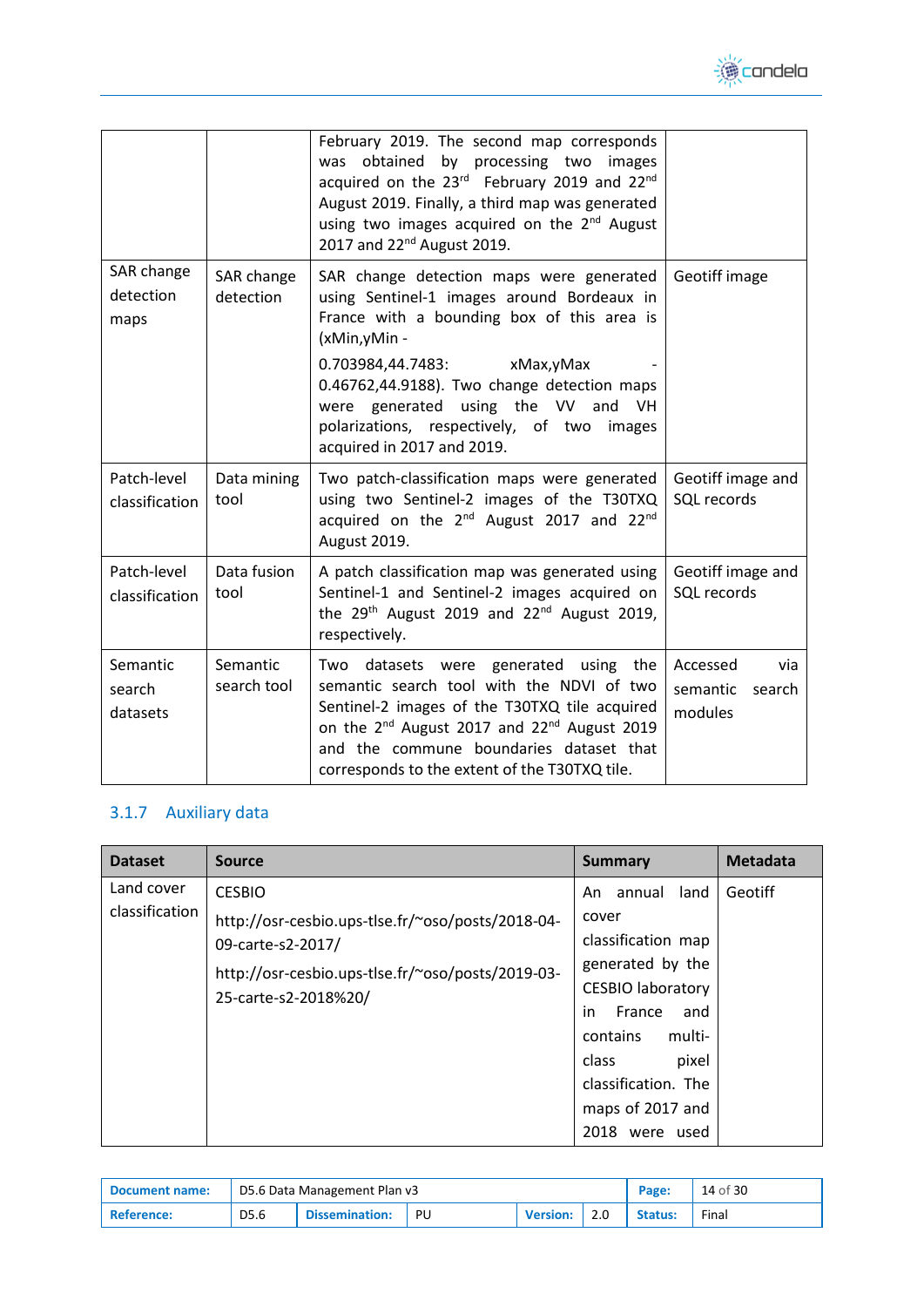

|                     |                                                                                                              | to<br>use case.           | validate                          | this              |                   |
|---------------------|--------------------------------------------------------------------------------------------------------------|---------------------------|-----------------------------------|-------------------|-------------------|
| Commune<br>contours | https://www.data.gouv.fr/fr/datasets/decoupage-<br>administratif-communal-francais-issu-d-<br>openstreetmap/ | Α<br>containing<br>French | vector<br>boundaries<br>communes. | file<br>the<br>0f | <b>Shapefiles</b> |

| <b>Document name:</b> | D5.6 Data Management Plan v3 |                       |    |                 | Page: | 15 of 30       |       |
|-----------------------|------------------------------|-----------------------|----|-----------------|-------|----------------|-------|
| <b>Reference:</b>     | D5.6                         | <b>Dissemination:</b> | PU | <b>Version:</b> | 2.0   | <b>Status:</b> | Final |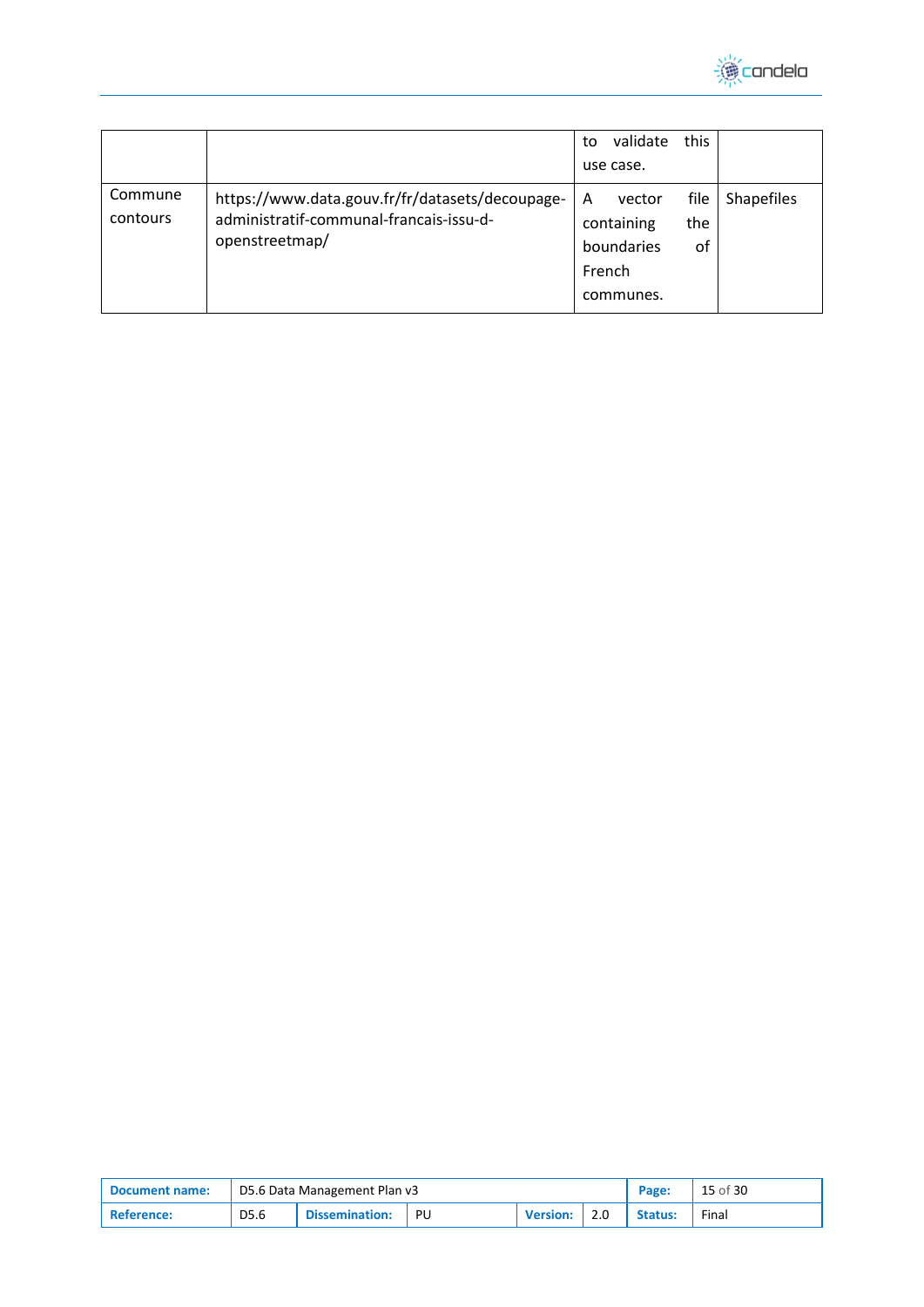

## <span id="page-15-0"></span>3.2 SUC2\_Vineyard

This sub-use case aims at assessing the damage level in vineyards caused by natural hazards such as frost and hail. For this purpose, the following datasets were identified for this sub-use case:

• Since the assessment of vineyards damage needs to be done as soon as the event happens, Sentinel 2 images will be used for this use case.

Please note the deviation of this section when compared to the first version of this document. The use of VHR satellite images will be challenging as it requires programming the acquisition before and after a natural disaster, which is difficult if not impossible. Additionally, no in-situ data were used for this use case. The final output datasets are also described as well as the used auxiliary data sources.

#### <span id="page-15-1"></span>3.2.1 Dataset reference and name

| <b>Dataset</b> | Summary                                                                                                                                                                                                                                                                                                         |
|----------------|-----------------------------------------------------------------------------------------------------------------------------------------------------------------------------------------------------------------------------------------------------------------------------------------------------------------|
| Sentinel-2     | Sentinel-2 satellite images are optical datasets produced as part of<br>the EU Copernicus program.                                                                                                                                                                                                              |
|                | These data are collected from Sentinel-2 mission that comprises a<br>constellation of two polar-orbiting satellites.                                                                                                                                                                                            |
|                | Images coming from Sentinel-2 mission are characterized with a rich<br>spectral resolution (13 bands), a high spatial resolution (10m<br>panchromatic band) and a high acquisition frequency (5 days in<br>cloud-free conditions). Hence, they are very suitable for monitoring<br>variability in land surface. |
|                | The datasets are in ESA SAFE format and contain inside one tile with<br>all spectral bands.                                                                                                                                                                                                                     |

#### <span id="page-15-2"></span>3.2.2 Dataset description

| <b>ROI</b>                   | <b>Dataset</b> | <b>Description</b>                                                                                                                                                                                                                                                                                                                  |
|------------------------------|----------------|-------------------------------------------------------------------------------------------------------------------------------------------------------------------------------------------------------------------------------------------------------------------------------------------------------------------------------------|
| <b>Bordeaux</b><br>vineyards | Sentinel-2     | Period: two Images, the first one was acquired on 19 <sup>th</sup> April 2017<br>٠<br>and the second image on the 29 <sup>th</sup> April 2017 (after and before a<br>frost event).<br>Surface: 1233 km <sup>2</sup> .<br>Coordinates: xMin, yMin -0.374589, 44.5206 : xMax, yMax<br>0.0949954,44.7976 (WGS84).<br>S2 tilles: 30TYQ. |

### <span id="page-15-3"></span>3.2.3 Standards and metadata

| <b>Dataset</b>                                                                    | <b>Standards</b>                       | Metadata |
|-----------------------------------------------------------------------------------|----------------------------------------|----------|
| Sentinel-2                                                                        | 13 JPEG2000 images, one for each band. | XML file |
| https://sentinel.esa.int/web/sentinel/user-<br>guides/sentinel-2-msi/data-formats |                                        |          |

| <b>Document name:</b> | D5.6 Data Management Plan v3 |                       |    |                 |     | Page:   | 16 of 30 |
|-----------------------|------------------------------|-----------------------|----|-----------------|-----|---------|----------|
| ' Reference:          | D5.6                         | <b>Dissemination:</b> | PU | <b>Version:</b> | 2.0 | Status: | Final    |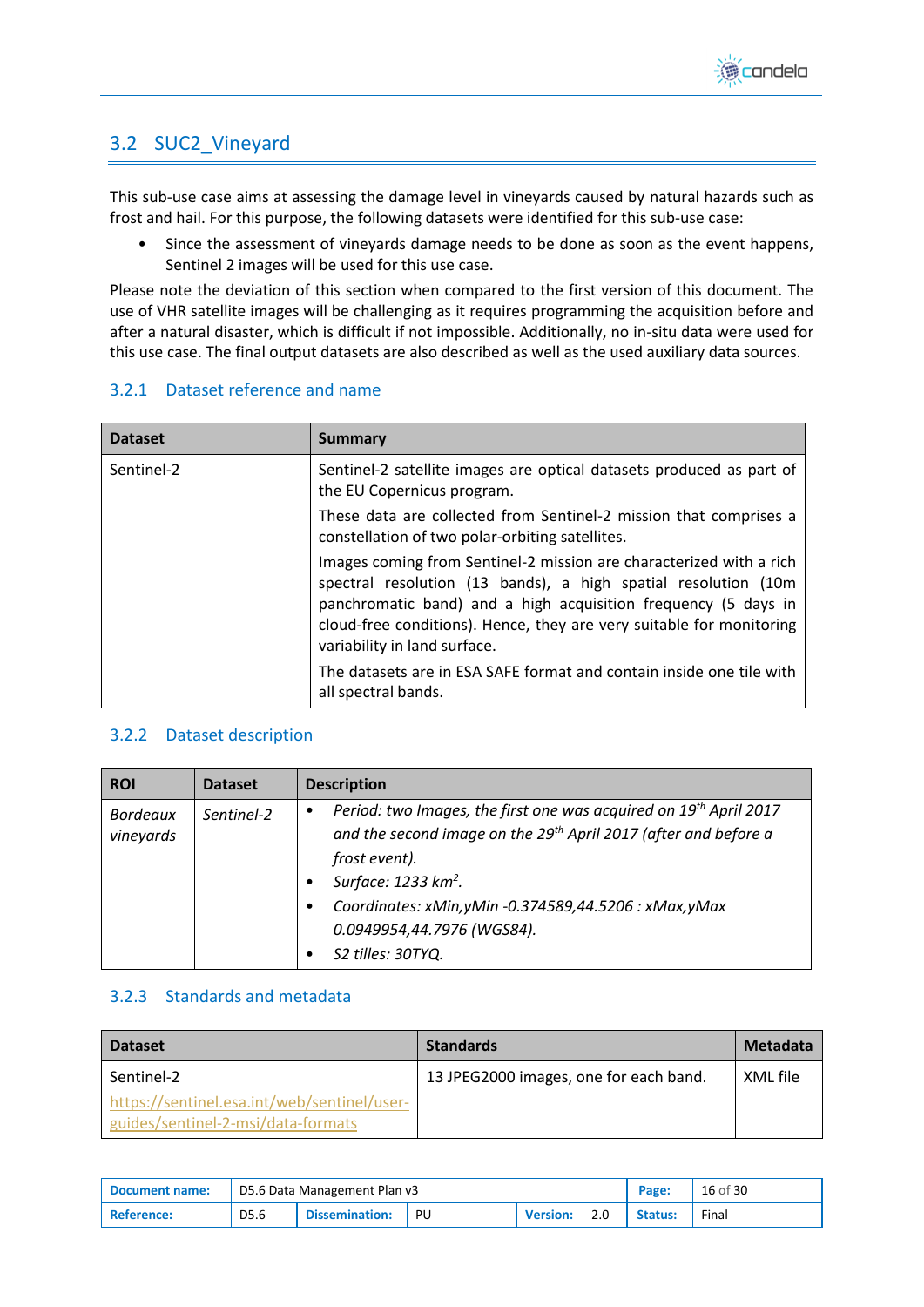

### <span id="page-16-0"></span>3.2.4 Data Sharing

Sentinel-2 data are free of charge and can be downloaded from Copernicus Open Access Hub upon subscription and the CreoDIAS API.

#### <span id="page-16-1"></span>3.2.5 Archiving and preservation

All the data described above will be conserved on the data server of the platform during all the project life time for demonstration purposes.

### <span id="page-16-2"></span>3.2.6 Output data

| <b>Dataset</b>                         | <b>Used tool</b>               | <b>Summary</b>                                                                                                                                                                                                                                                                                                                              | <b>Metadata</b>                                         |  |
|----------------------------------------|--------------------------------|---------------------------------------------------------------------------------------------------------------------------------------------------------------------------------------------------------------------------------------------------------------------------------------------------------------------------------------------|---------------------------------------------------------|--|
| Optical<br>change<br>detection<br>maps | Optical<br>change<br>detection | Optical change detection<br>map<br>was<br>generated using Sentinel-2 images of the<br>T30TYQ tile. This map was obtained by<br>processing two images acquired on the<br>19 <sup>th</sup> April and 29 <sup>th</sup> April 2019.                                                                                                             | Geotiff images                                          |  |
| SAR change<br>detection<br>maps        | SAR change<br>detection        | <b>SAR</b><br>change detection<br>maps<br>were<br>generated using Sentinel-1 images of the<br>bounding box of the ROI as described in<br>Section 3.11. Two change detection maps<br>were generated using the VV and VH<br>polarizations, respectively, of two images<br>acquired in 19 <sup>th</sup> April and 29 <sup>th</sup> April 2017. | Geotiff images                                          |  |
| Patch-level<br>classification          | Data mining<br>tool            | A patch-classification map was generated<br>using a Sentinel-2 image of the T30TYQ<br>acquired on the 19 <sup>th</sup> April.                                                                                                                                                                                                               | Geotiff images and SQL<br>records                       |  |
| Semantic<br>search<br>datasets         | Semantic<br>search tool        | Two datasets were generated using the<br>semantic search tool with the NDVI of two<br>Sentinel-2 images of the T30TYQ tile<br>acquired on the $19th$ and $29th$ April 2017<br>and the parcel boundaries dataset that<br>corresponds to the extent of the ROI.                                                                               | Accessed<br>the<br>via<br>semantic<br>search<br>modules |  |

#### <span id="page-16-3"></span>3.2.7 Auxiliary data

| <b>Dataset</b>               | <b>Source</b>                                                                           | <b>Summary</b>                                                                                                         | <b>Metadata</b> |
|------------------------------|-----------------------------------------------------------------------------------------|------------------------------------------------------------------------------------------------------------------------|-----------------|
| Land cover<br>classification | <b>CESBIO</b><br>http://osr-cesbio.ups-tlse.fr/~oso/posts/2018-<br>04-09-carte-s2-2017/ | land<br>annual<br>An<br>classification<br>cover<br>generated by<br>map<br><b>CESBIO</b><br>the<br>laboratory in France | Geotiff         |
|                              |                                                                                         | and contains multi-<br>pixel<br>class                                                                                  |                 |

| Document name: | D5.6 Data Management Plan v3 |                       |    |                 |     | Page:          | 17 of 30 |
|----------------|------------------------------|-----------------------|----|-----------------|-----|----------------|----------|
| ' Reference:   | D5.6                         | <b>Dissemination:</b> | PU | <b>Version:</b> | 2.0 | <b>Status:</b> | Final    |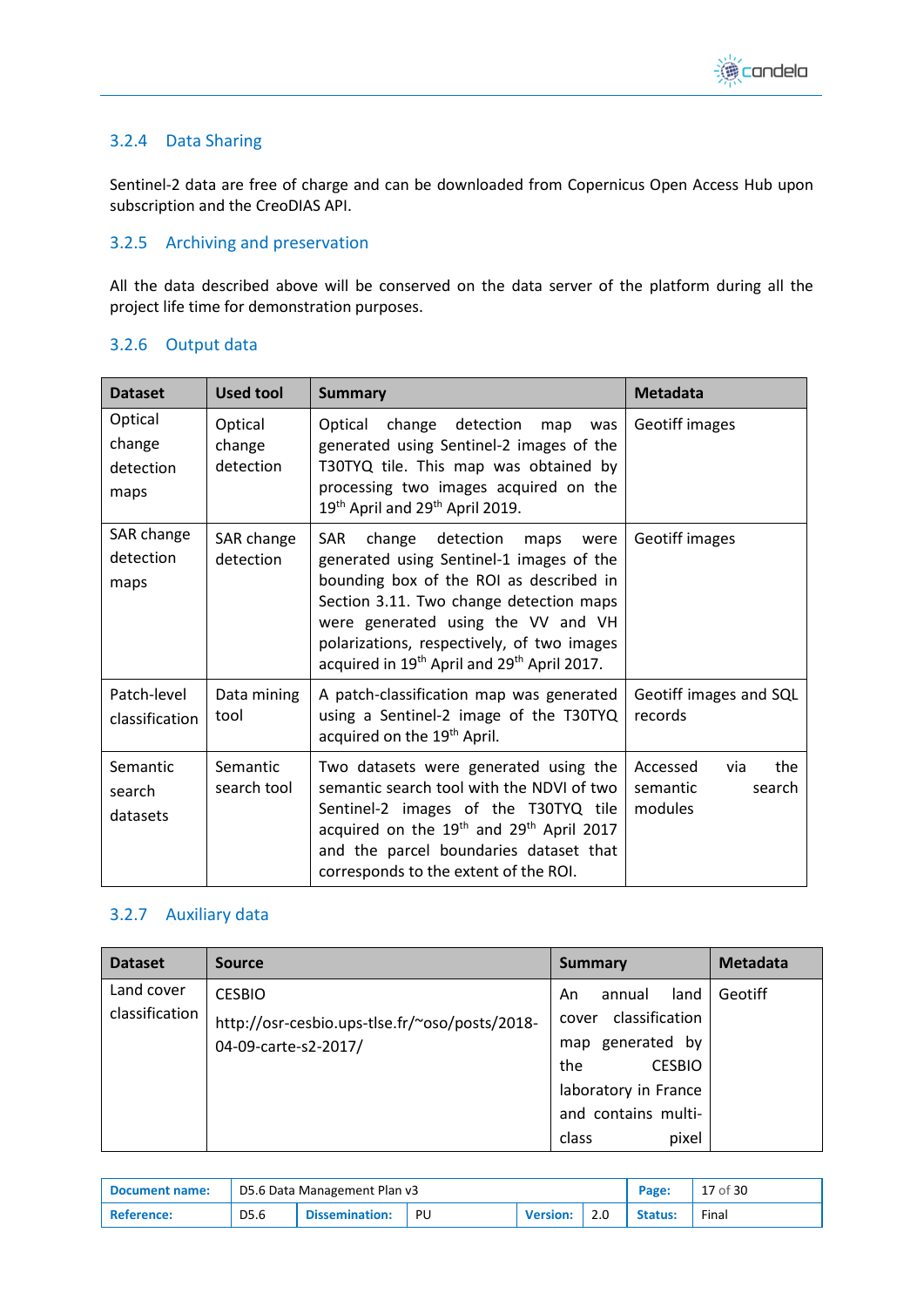

|                    |                                                                                                                                                                       | classification.<br><b>The</b><br>of 2017 was<br>map<br>used to validate this<br>use case.               |
|--------------------|-----------------------------------------------------------------------------------------------------------------------------------------------------------------------|---------------------------------------------------------------------------------------------------------|
| Parcel<br>contours | https://www.data.gouv.fr/fr/datasets/registre-<br>parcellaire-graphique-rpg-contours-des-<br>parcelles-et-ilots-culturaux-et-leur-<br>groupe-de-cultures-majoritaire/ | file<br><b>Shapefiles</b><br>A<br>vector<br>containing<br>the<br>boundaries of the<br>vineyard parcels. |

| Document name: | D5.6 Data Management Plan v3 |                       |    |                 |     | Page:          | 18 of 30 |
|----------------|------------------------------|-----------------------|----|-----------------|-----|----------------|----------|
| ' Reference:   | D5.6                         | <b>Dissemination:</b> | PU | <b>Version:</b> | 2.0 | <b>Status:</b> | Final    |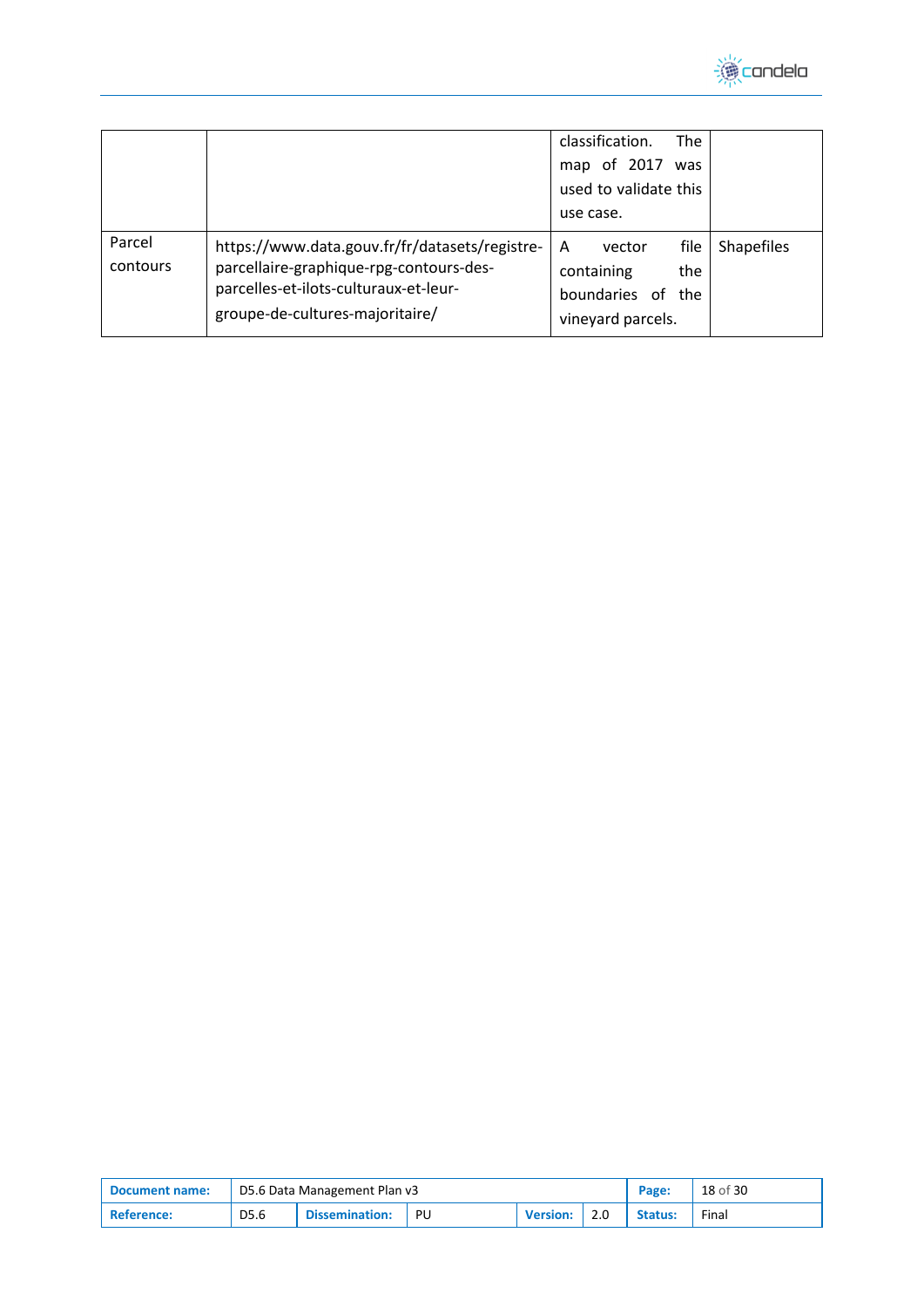

## <span id="page-18-0"></span>3.3 SUC3\_ Forest-Disaster

This case concerns occurring disasters in forests (windfalls) on the example of RDLP Toruń in 2017. The study plans to analyze the extent of the occurrence of the disaster, study the area and extent of damage. An analysis of the activities carried out by the forestry services in the areas affected by the disaster is also carried out.

Satellite images acquired using different sensors were used for this sub-use case.

- Sentinel-2 and Sentinel 1 datasets were used to detect information about areas that were affected by windthrow.
- In the final tools validation, no VHR data were used.
- No in-situ data were used for this use case. Validation was carried out on the results of analyzes based on VHR data.

| <b>Dataset</b> | <b>Summary</b>                                                                                                                                                                                                                                                                                                                                 |
|----------------|------------------------------------------------------------------------------------------------------------------------------------------------------------------------------------------------------------------------------------------------------------------------------------------------------------------------------------------------|
| Sentinel-1     | First satellite in Copernicus Program with C-SAR instrument which<br>can operate in four imaging modes with different resolution<br>(down to 25m). The mission is composed of two satellites, sharing<br>the same orbital plane.                                                                                                               |
| Setninel-2     | Sentinel-2 satellite images are optical datasets gathered within<br>the EU Copernicus program.                                                                                                                                                                                                                                                 |
|                | The Sentinel-2 mission from which the data originates consists of<br>a constellation of two satellites orbiting the Earth. Characteristics<br>of Sentinel-2 based images are: rich spectral resolution (13<br>bands), a high spatial resolution (10m panchromatic band) and a<br>high acquisition frequency (5 days in cloud-free conditions). |

#### <span id="page-18-1"></span>3.3.1 Dataset reference and name

#### <span id="page-18-2"></span>3.3.2 Dataset description

| <b>ROI</b>                | <b>Dataset</b> | <b>Description</b>                                                                                                                                                                                        |
|---------------------------|----------------|-----------------------------------------------------------------------------------------------------------------------------------------------------------------------------------------------------------|
| Torun 1<br>and<br>Torun_2 | Sentinel-1     | Period: Images acquired just before 12.08.2017 and after<br>٠<br>Surface: 860 km2.<br>Coordinates: xMin, yMin 17.2997, 53.651802 : xMax, yMax<br>17.810054, 53.888559 (WGS84)<br>S2 tile: 33UXV and 34UCE |
|                           | Sentinel-2     | Period: Images acquired just before 12.08.2017 and after<br>٠<br>Surface: 860 km2.<br>Coordinates: xMin, yMin 17.2997, 53.651802 : xMax, yMax<br>17.810054, 53.888559 (WGS84)                             |

| Document name: | D5.6 Data Management Plan v3 |                       |    |                 |     | Page:          | 19 of 30 |
|----------------|------------------------------|-----------------------|----|-----------------|-----|----------------|----------|
| ' Reference:   | D5.6                         | <b>Dissemination:</b> | PU | <b>Version:</b> | 2.0 | <b>Status:</b> | Final    |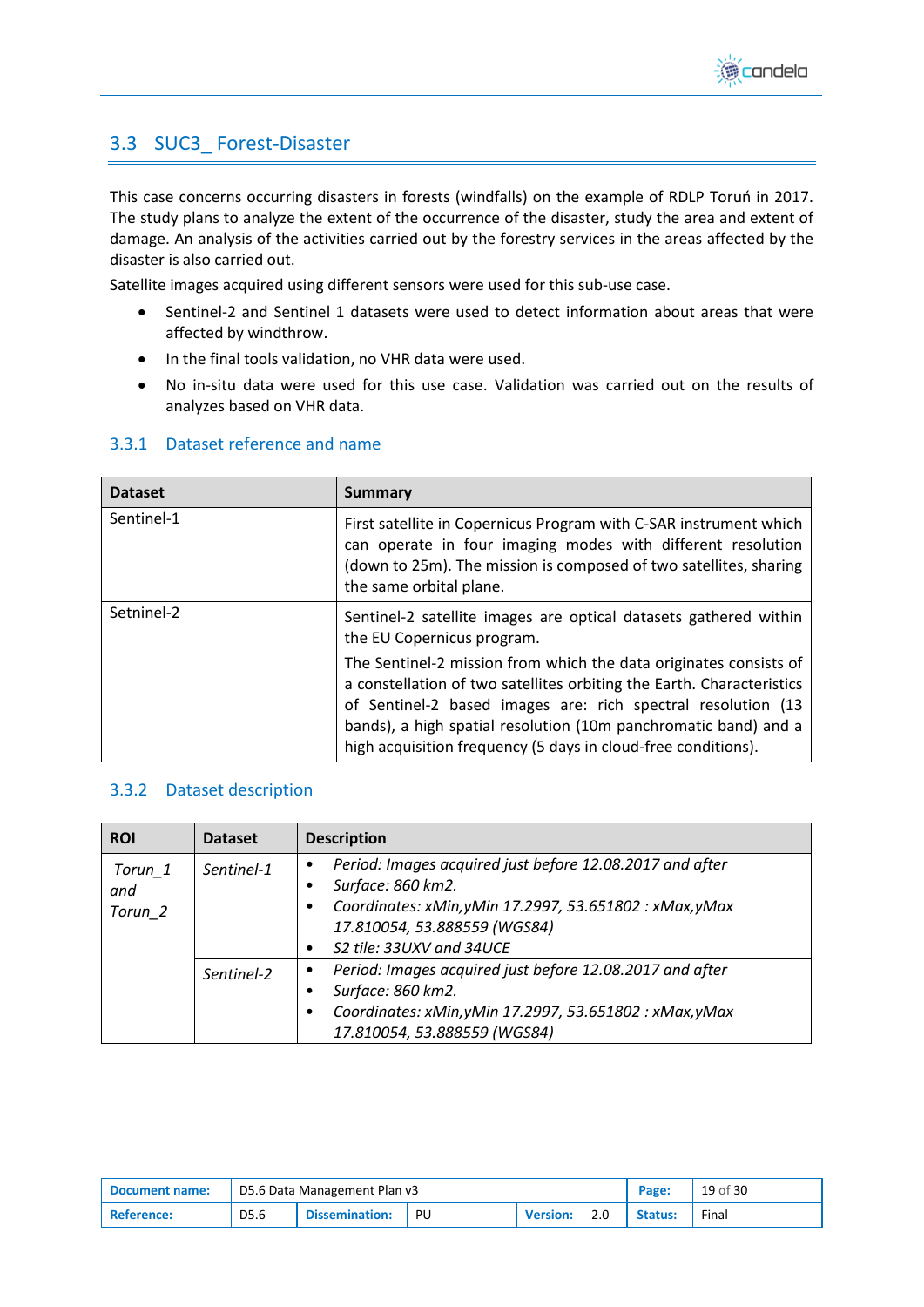

#### <span id="page-19-0"></span>3.3.3 Standards and metadata

| <b>Dataset</b>                                                                                                                                  | <b>Standards</b>                           | <b>Metadata</b>                                                    |
|-------------------------------------------------------------------------------------------------------------------------------------------------|--------------------------------------------|--------------------------------------------------------------------|
| Sentinel-1<br>https://earth.esa.int/web/sent<br>inel/technical-guides/sentinel-<br>1-sar/products-<br>algorithms/level-1-product-<br>formatting | Image data are stored in a Geotiff format. | XML file,<br>geotiff<br><b>SAR</b><br>&<br>image<br>GTiff<br>image |
| Sentinel-2<br>https://sentinel.esa.int/web/se<br>ntinel/user-guides/sentinel-2-<br>msi/data-formats                                             | 13 JPEG2000 images, one for each band.     | XML file                                                           |

#### <span id="page-19-1"></span>3.3.4 Data Sharing

Data collected from Copernicus program: Sentinel-1 and Sentinel-2 can be download from Copernicus Open Access Hub.

#### <span id="page-19-2"></span>3.3.5 Archiving and preservation

The datasets mentioned above will be stored on the platforms data server while project life cycle. However, due to the commercial license to use certain data, access to certain data sets will be limited.

#### <span id="page-19-3"></span>3.3.6 Output data

| <b>Dataset</b>                         | <b>Used tool</b>               | <b>Summary</b>                                                                                                                                                                                                                                                                                                                 | <b>Metadata</b>                   |
|----------------------------------------|--------------------------------|--------------------------------------------------------------------------------------------------------------------------------------------------------------------------------------------------------------------------------------------------------------------------------------------------------------------------------|-----------------------------------|
| Optical<br>change<br>detection<br>maps | Optical<br>change<br>detection | Optical change detection<br>map<br>was<br>generated using Sentinel-2 images of the<br>T33UVX tiles. This map was obtained by<br>processing images acquired on the 01 <sup>st</sup><br>May and 28 <sup>th</sup> September 2017.                                                                                                 | Geotiff images                    |
| SAR change<br>detection<br>maps        | SAR change<br>detection        | <b>SAR</b><br>change detection<br>maps were<br>generated using Sentinel-1 images of the<br>bounding box of the ROI as described in<br>Section 3.3.2. Change detection maps<br>were generated using the VV and VH<br>polarizations, respectively, of images<br>acquired 5 <sup>th</sup> August and 17 <sup>th</sup> August 2017 | Geotiff images                    |
| Patch-level<br>classification          | Data mining<br>tool            | A patch-classification map was generated<br>using a Sentinel-2 image of the T33UVX<br>and T34UCE the 28 <sup>th</sup> September 2017.                                                                                                                                                                                          | Geotiff images and SQL<br>records |

| Document name:          | D5.6 Data Management Plan v3 |                       |    |                 |     | Page:          | 20 of 30 |
|-------------------------|------------------------------|-----------------------|----|-----------------|-----|----------------|----------|
| <sup>'</sup> Reference: | D5.6                         | <b>Dissemination:</b> | PU | <b>Version:</b> | 2.0 | <b>Status:</b> | Final    |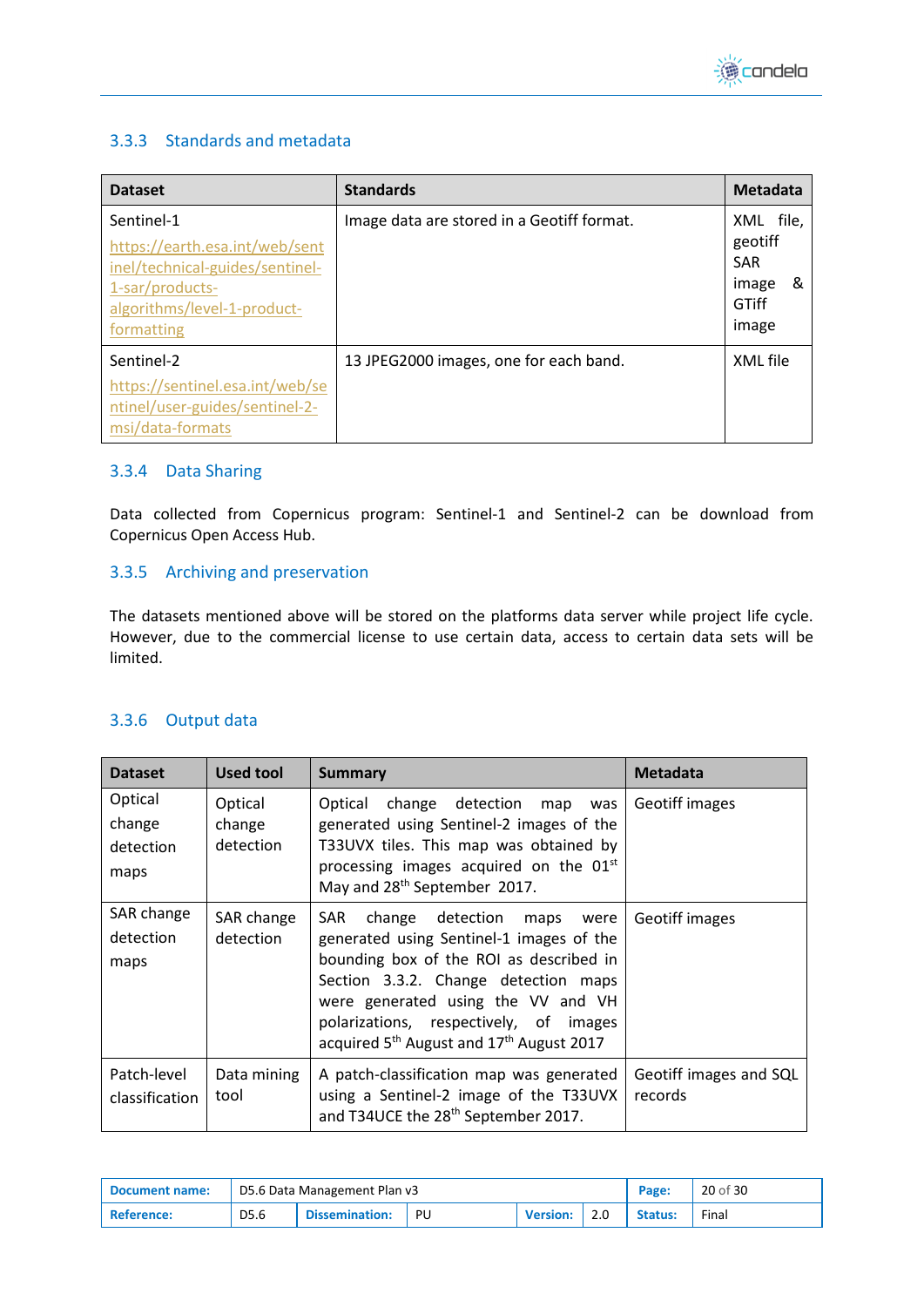

## <span id="page-20-0"></span>3.3.7 Auxiliary data

| <b>Dataset</b>                                        | <b>Source</b>                                                   | <b>Summary</b>                                                                                                                                                                                                                                            | <b>Metadata</b>             |
|-------------------------------------------------------|-----------------------------------------------------------------|-----------------------------------------------------------------------------------------------------------------------------------------------------------------------------------------------------------------------------------------------------------|-----------------------------|
| Aerial images                                         | <b>SmallGIS</b>                                                 | Aerial Data acquired for<br>windthrown<br>damage<br>assessment in 2017. Data<br>acquired<br>and<br>were<br>orthorectified<br>and<br>analyzed by SmallGIS to<br>produce maps<br>Representing<br>the<br>percentage of damage in a<br>given area, GSD 10 cm. | Geotiff                     |
| BDL-<br><b>Forest Data</b><br><b>Bank</b>             | https://www.bdl.lasy.gov.pl/portal/                             | A vector file containing the<br>boundaries an attributes of<br>specified forest areas<br>information<br>the<br>used<br>concerned the density and<br>age of the trees                                                                                      | <b>Shapefiles</b>           |
| Orthophoto<br>(Geoportal)                             | Head Office of Geodesy and<br>Cartography, www.geoportal.gov.pl | Additional<br>photointerpretation<br>for<br>verification<br>purposes<br>(orthophotomaps)                                                                                                                                                                  | WMS,<br>WMTS,<br>Shapefiles |
| Administrative<br>regions and<br>cadastral<br>parcels | Head Office of Geodesy and<br>Cartography, www.geoportal.gov.pl | Administrative regions and<br>cadastral parcels                                                                                                                                                                                                           | <b>Shapefiles</b>           |

| Document name: | D5.6 Data Management Plan v3 |                       |    |                 |     | Page:          | 21 of 30 |
|----------------|------------------------------|-----------------------|----|-----------------|-----|----------------|----------|
| ' Reference:   | D5.6                         | <b>Dissemination:</b> | PU | <b>Version:</b> | 2.0 | <b>Status:</b> | Final    |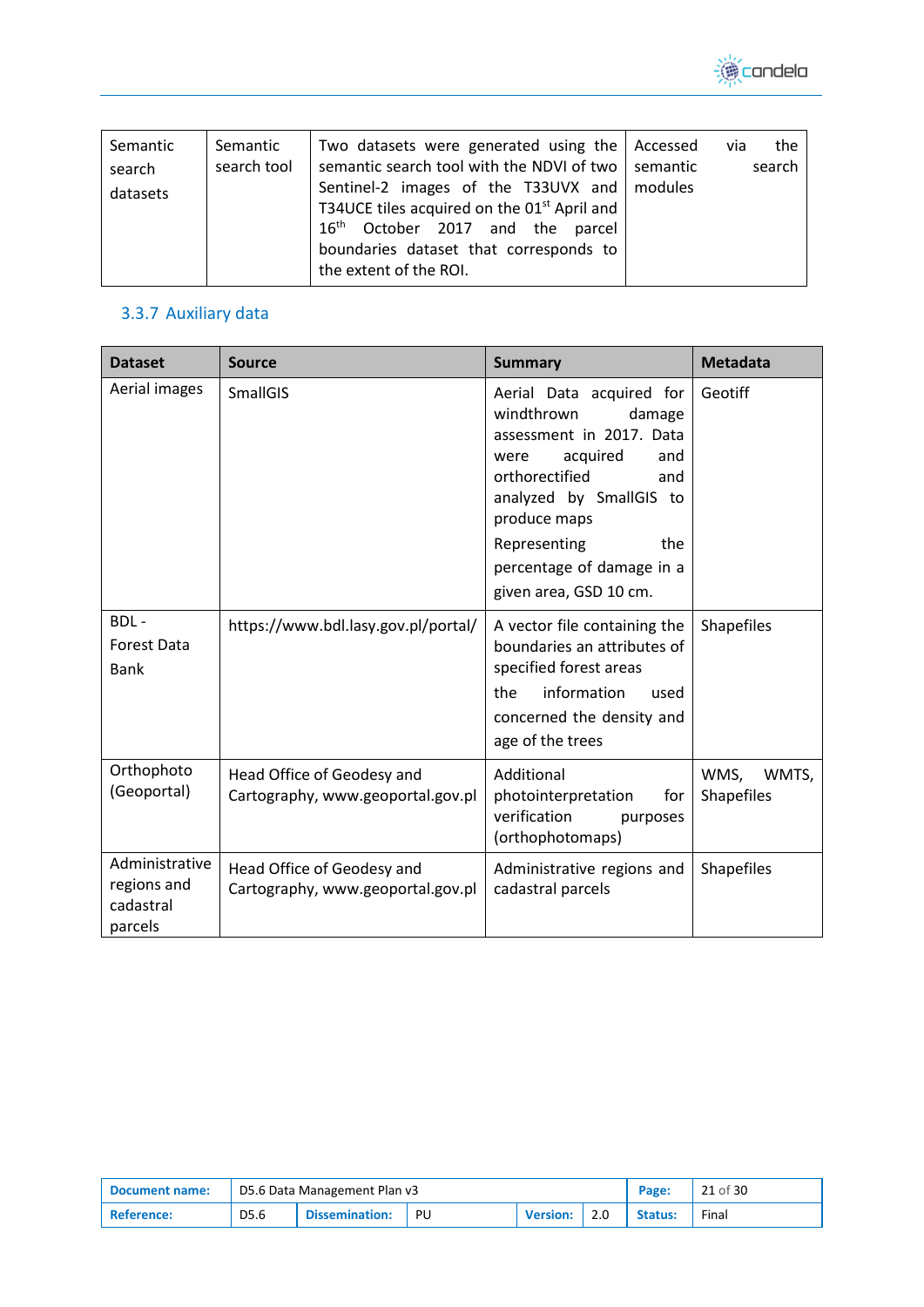

## <span id="page-21-0"></span>3.4 SUC4\_ Forest-Health

This case concerns tree stand analyses during the bark beetle invasion in Białowieża. The analyses will include both large-scale and low-scale studies of forest condition.

The following datasets were identified and used for this sub-use case:

- Sentinel-2 for Optical change detection, Data mining, Data Fusion and Semantic Search,
- Sentinel-1 for SAR change detection.

Independent data for validation was obtained for this scenario from ForBioSensing Project and for that reason VHR data was not used and acquired. No direct in-situ data were used for this use case.

#### <span id="page-21-1"></span>3.4.1 Dataset reference and name

| <b>Dataset</b> | <b>Summary</b>                                                                                                                                                                                                                                                                                                                                 |
|----------------|------------------------------------------------------------------------------------------------------------------------------------------------------------------------------------------------------------------------------------------------------------------------------------------------------------------------------------------------|
| Sentinel-1     | First satellite in Copernicus Program with C-SAR instrument which<br>can operate in four imaging modes with different resolution<br>(down to 25 m). The mission is composed of two satellites,<br>sharing the same orbital plane.                                                                                                              |
| Setninel-2     | Sentinel-2 satellite images are optical datasets gathered within<br>the EU Copernicus program.                                                                                                                                                                                                                                                 |
|                | The Sentinel-2 mission from which the data originates consists of<br>a constellation of two satellites orbiting the Earth. Characteristics<br>of Sentinel-2 based images are: rich spectral resolution (13<br>bands), a high spatial resolution (10m panchromatic band) and a<br>high acquisition frequency (5 days in cloud-free conditions). |

#### <span id="page-21-2"></span>3.4.2 Dataset description

| <b>ROI</b>  | <b>Datase</b>    | <b>Description</b>                                                                                                                                                                                                       |
|-------------|------------------|--------------------------------------------------------------------------------------------------------------------------------------------------------------------------------------------------------------------------|
| Białowieża  | Sentin<br>$el-1$ | Period: Images acquired from 2015 to 2018 in summer months<br>٠<br>Surface: 385 km2.<br>٠<br>Coordinates: xMin, yMin 23.68852, 52.674583 : xMax, yMax<br>٠<br>23.949071, 52.870889 (WGS84)<br>S <sub>2</sub> tile: 34UFD |
|             | Sentin<br>$el-2$ | Period: Images acquired from 2015 to 2018 in summer months<br>Surface: 385 km2.<br>$\bullet$<br>Coordinates: xMin, yMin 23.68852, 52.674583 : xMax, yMax                                                                 |
| Niepolomice | Sentin<br>$el-1$ | Period: Images acquired in 2020 in summer months<br>Surface: 335 km2.<br>Coordinates: xMin, yMin 20.1739, 49.9479 : xMax, yMax 20.4784,<br>٠<br>50.0880 (WGS84)<br>S2 tile: 34UDA<br>٠                                   |
|             | Sentin           | Period: Images acquired in 2020 in summer months<br>Surface: 335 km2.                                                                                                                                                    |

| Document name:    |                  | D5.6 Data Management Plan v3 |     |                 |  |                | 22 of 30 |
|-------------------|------------------|------------------------------|-----|-----------------|--|----------------|----------|
| <b>Reference:</b> | D <sub>5.6</sub> | <b>Dissemination:</b>        | PU. | <b>Version:</b> |  | <b>Status:</b> | Final    |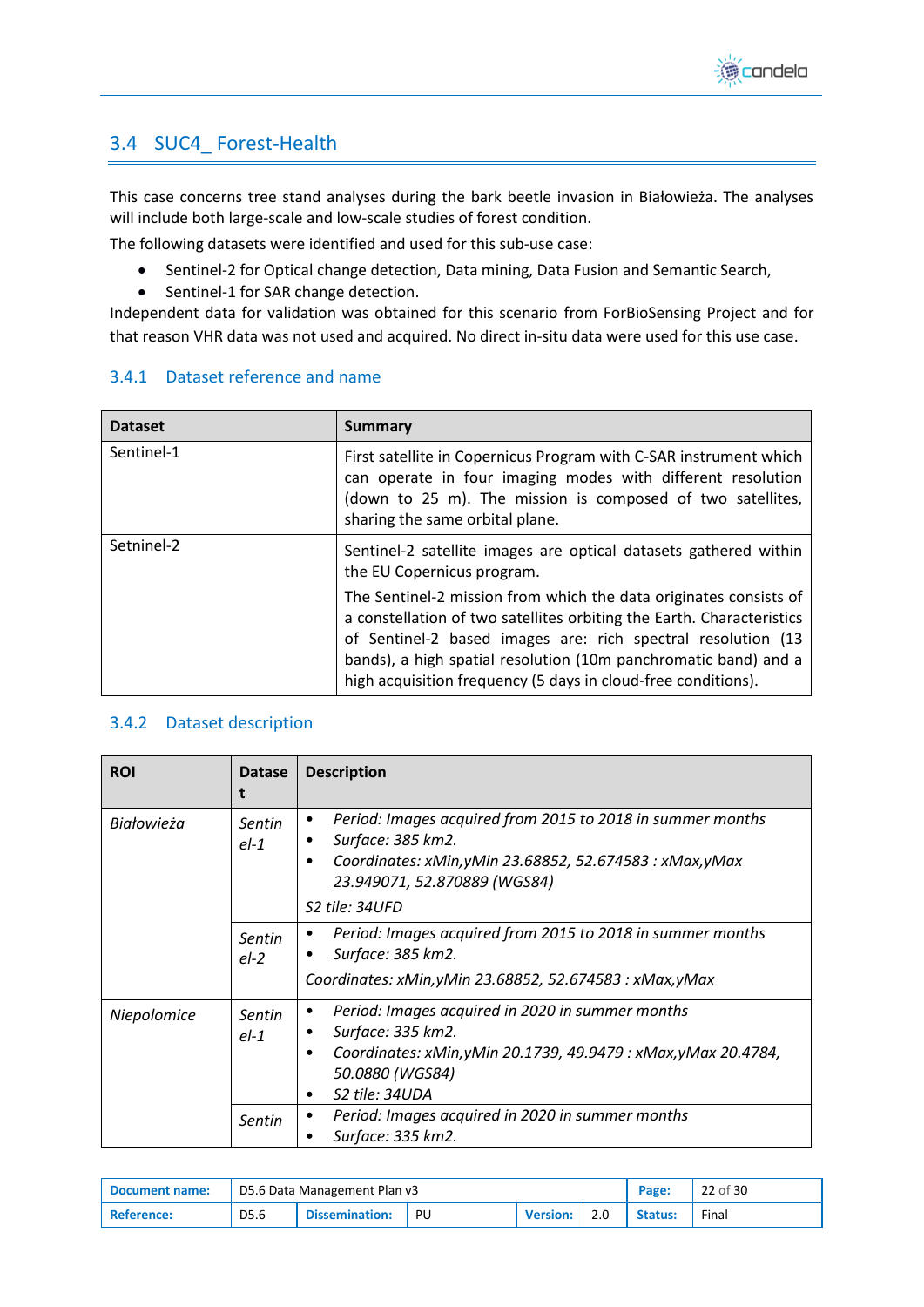

| $el-2$ | Coordinates: xMin, yMin 20.1739, 49.9479 : xMax, yMax 20.4784, |
|--------|----------------------------------------------------------------|
|        | 50.0880 (WGS84)                                                |
|        | <i>S2 tile: 34UDA</i>                                          |

### <span id="page-22-0"></span>3.4.3 Standards and metadata

| <b>Dataset</b>                                                                                                                                  | <b>Standards</b>                           | <b>Metadata</b>                                                    |
|-------------------------------------------------------------------------------------------------------------------------------------------------|--------------------------------------------|--------------------------------------------------------------------|
| Sentinel-1<br>https://earth.esa.int/web/sent<br>inel/technical-guides/sentinel-<br>1-sar/products-<br>algorithms/level-1-product-<br>formatting | Image data are stored in a Geotiff format. | XML file,<br>geotiff<br><b>SAR</b><br>&<br>image<br>GTiff<br>image |
| Sentinel-2<br>https://sentinel.esa.int/web/se<br>ntinel/user-guides/sentinel-2-<br>msi/data-formats                                             | 13 JPEG2000 images, one for each band.     | XML file                                                           |

#### <span id="page-22-1"></span>3.4.4 Data Sharing

Data collected from Copernicus program: Sentinel-1 and Sentinel-2 can be download from Copernicus Open Access Hub.

#### <span id="page-22-2"></span>3.4.5 Archiving and preservation

The datasets mentioned above will be stored on the platforms data server while project life cycle.

#### <span id="page-22-3"></span>3.4.6 Output data

| <b>Dataset</b>                         | Used tool                      | <b>Summary</b>                                                                                                                                                                                                                                                                                                                  | <b>Metadata</b>        |
|----------------------------------------|--------------------------------|---------------------------------------------------------------------------------------------------------------------------------------------------------------------------------------------------------------------------------------------------------------------------------------------------------------------------------|------------------------|
| Optical<br>change<br>detection<br>maps | Optical<br>change<br>detection | change detection<br>Optical<br>map<br>was<br>generated using Sentinel-2 images of the<br>T34UFD and T34UDA tiles. For T34UFD the<br>maps were obtained by processing images<br>acquired in the years 2015,2016,2017 and<br>for T34UDA in 2020.                                                                                  | <b>Geotiff images</b>  |
| SAR change<br>detection<br>maps        | SAR change<br>detection        | SAR.<br>change detection<br>maps<br>were<br>generated using Sentinel-1 images of the<br>bounding box of the ROI as described in<br>Section 3.4.2. For T34UFD<br>change<br>detection maps were generated using the<br>VV and VH polarizations, respectively,<br>acquired in the years 2015,2016,2017, and<br>for T34UDA in 2020. | Geotiff images         |
| Patch-level                            | Data mining                    | patch-classification<br>A<br>were<br>maps                                                                                                                                                                                                                                                                                       | Geotiff images and SQL |

| Document name:          |      | D5.6 Data Management Plan v3 |    |                 |  |                | 23 of 30 |
|-------------------------|------|------------------------------|----|-----------------|--|----------------|----------|
| <sup>1</sup> Reference: | D5.6 | <b>Dissemination:</b>        | PU | <b>Version:</b> |  | <b>Status:</b> | Final    |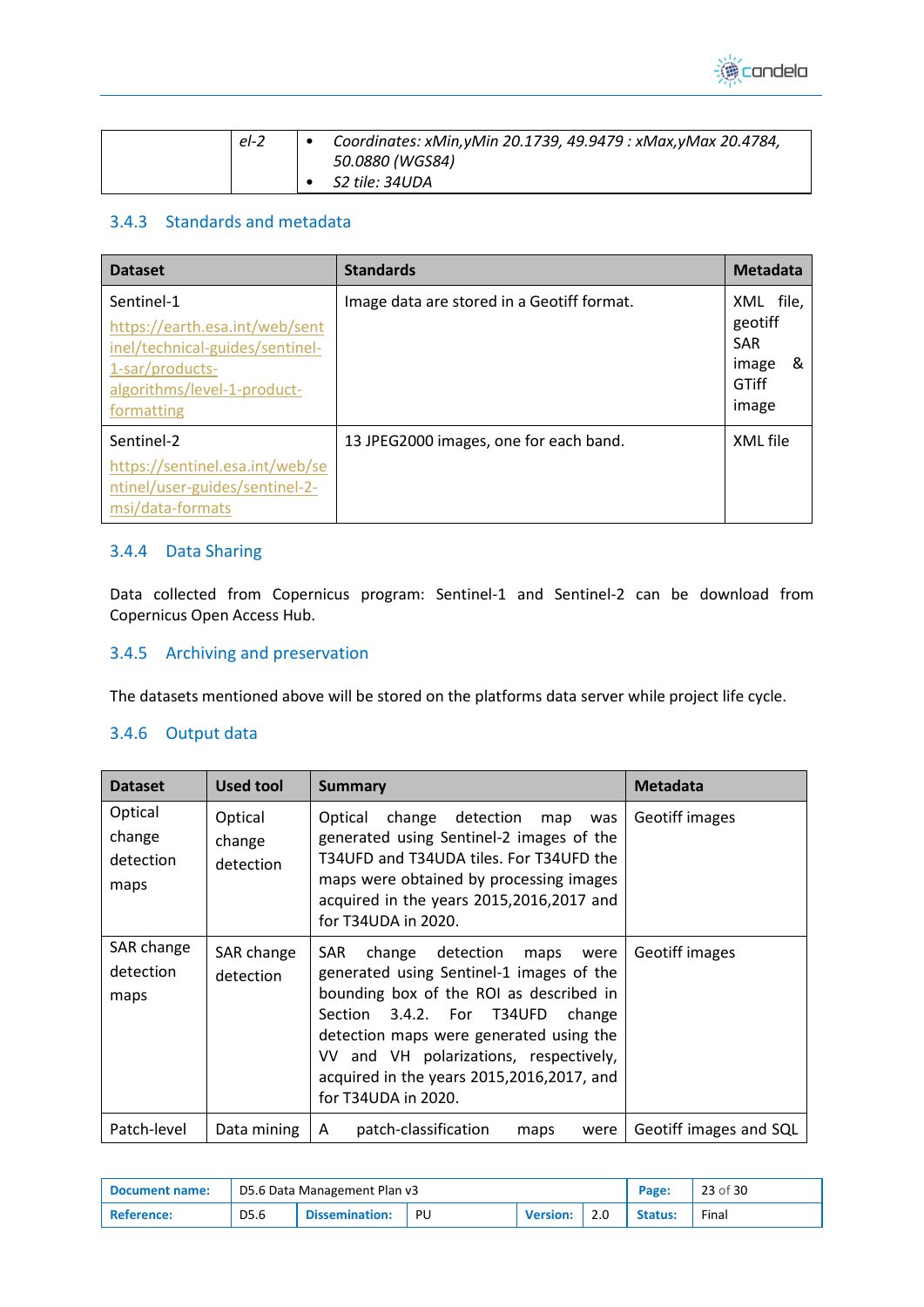

| classification                 | tool                    | generated using a Sentinel-2 images of the   records<br>T34UDA acquired in 2020 in Niepołomice<br>area.                                                                        |         |                      |
|--------------------------------|-------------------------|--------------------------------------------------------------------------------------------------------------------------------------------------------------------------------|---------|----------------------|
| Semantic<br>search<br>datasets | Semantic<br>search tool | The datasets were generated using the   Accessed<br>semantic search tool with the NDVI of semantic<br>Sentinel-2 images of the T34UDA acquired<br>in 2020 in Niepołomice area. | modules | the<br>via<br>search |

## <span id="page-23-0"></span>3.4.7 Auxiliary data

| <b>Dataset</b>                                        | <b>Source</b>                                                   | <b>Summary</b>                                                                                                                                                                   | <b>Metadata</b>   |
|-------------------------------------------------------|-----------------------------------------------------------------|----------------------------------------------------------------------------------------------------------------------------------------------------------------------------------|-------------------|
| ForBioSensing                                         | Forest Research Institute<br>http://www.forbiosensing.pl/start  | information<br>Additional<br>about tree crowns.                                                                                                                                  | Shape             |
| BDL-<br><b>Forest Data</b><br><b>Bank</b>             | https://www.bdl.lasy.gov.pl/portal/                             | A vector file containing<br>boundaries<br>the<br>an<br>attributes of<br>specified<br>forest areas<br>information<br>the<br>used<br>concerned the density and<br>age of the trees | <b>Shapefiles</b> |
| Orthophoto<br>(Geoportal)                             | Head Office of Geodesy and<br>Cartography, www.geoportal.gov.pl | Additional<br>photointerpretation<br>for<br>verification<br>purposes<br>(orthophotomaps)                                                                                         | WMS, WMTS,        |
| Administrative<br>regions and<br>cadastral<br>parcels | Head Office of Geodesy and<br>Cartography, www.geoportal.gov.pl | Administrative<br>regions<br>and cadastral parcels                                                                                                                               | <b>Shapefiles</b> |

| Document name: | D5.6 Data Management Plan v3 |                       |    |                 |     | Page:          | 24 of 30 |
|----------------|------------------------------|-----------------------|----|-----------------|-----|----------------|----------|
| ' Reference:   | D5.6                         | <b>Dissemination:</b> | PU | <b>Version:</b> | 2.0 | <b>Status:</b> | Final    |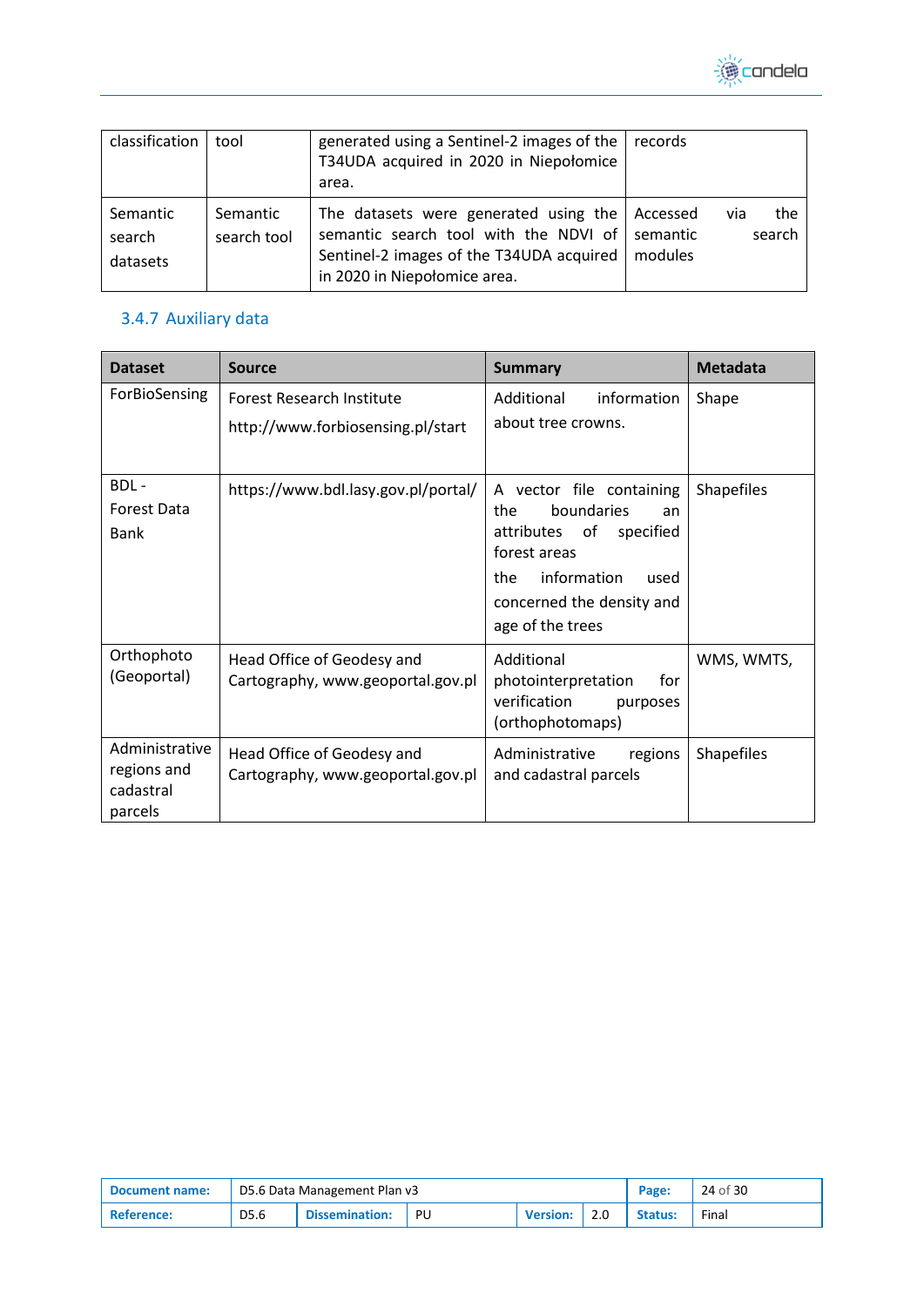

## <span id="page-24-0"></span>3.5 SUC5\_Natura 2000

This use case consists in monitoring Natura 2000 areas in France, which are areas designated to conserve habitats and protect species. This use case has been added to demonstrate the capacity of CANDELA tools, above all the optical change detection tool, to deal with a big amount of data. Indeed, Natura 2000 has 1567 sites throughout the entire French land territory, that is mean an area of 98 Sentinel-2 tiles to monitor.

#### <span id="page-24-1"></span>3.5.1 Dataset reference and name

| <b>Dataset</b> | <b>Summary</b>                                                                                                                                                                                                                                                                                                  |
|----------------|-----------------------------------------------------------------------------------------------------------------------------------------------------------------------------------------------------------------------------------------------------------------------------------------------------------------|
| Sentinel-2     | Sentinel-2 satellite images are optical datasets produced as part of<br>the EU Copernicus program.                                                                                                                                                                                                              |
|                | These data are collected from Sentinel-2 mission that comprises a<br>constellation of two polar-orbiting satellites.                                                                                                                                                                                            |
|                | Images coming from Sentinel-2 mission are characterized with a rich<br>spectral resolution (13 bands), a high spatial resolution (10m<br>panchromatic band) and a high acquisition frequency (5 days in<br>cloud-free conditions). Hence, they are very suitable for monitoring<br>variability in land surface. |
|                | The datasets are in ESA SAFE format and contain inside one tile with<br>all spectral bands.                                                                                                                                                                                                                     |

#### <span id="page-24-2"></span>3.5.2 Dataset description

| <b>ROI</b> | <b>Dataset</b> | <b>Description</b>                                                          |
|------------|----------------|-----------------------------------------------------------------------------|
| France     | Sentinel-2     | Period: between April and May 2019                                          |
|            |                | Coordinates: Polygon([(2.5, 51.1), (8.3, 49.0), (8.0, 43.7), (3.3,          |
|            |                | 42.2), (-2.0, 43.3), (-5.0, 48.4)]) in WGS84                                |
|            |                | Surface: 98 pairs of S2 tiles $\rightarrow$ 2 x 98 x 110x110km <sup>2</sup> |

#### <span id="page-24-3"></span>3.5.3 Standards and metadata

| <b>Dataset</b>                                                                        | <b>Standards</b>                       | <b>Metadata</b> |
|---------------------------------------------------------------------------------------|----------------------------------------|-----------------|
| Sentinel-2                                                                            | 13 JPEG2000 images, one for each band. | XML file        |
| https://sentinel.esa.int/web/se<br>ntinel/user-guides/sentinel-2-<br>msi/data-formats |                                        |                 |

#### <span id="page-24-4"></span>3.5.4 Data Sharing

Sentinel-2 data are free of charge and can be downloaded from Copernicus Open Access Hub upon subscription and CreoDIAS API in our case.

| <b>Document name:</b> | D5.6 Data Management Plan v3 |                       |    |                 |     | Page:          | 25 of 30 |
|-----------------------|------------------------------|-----------------------|----|-----------------|-----|----------------|----------|
| <b>Reference:</b>     | D5.6                         | <b>Dissemination:</b> | PU | <b>Version:</b> | 2.0 | <b>Status:</b> | Final    |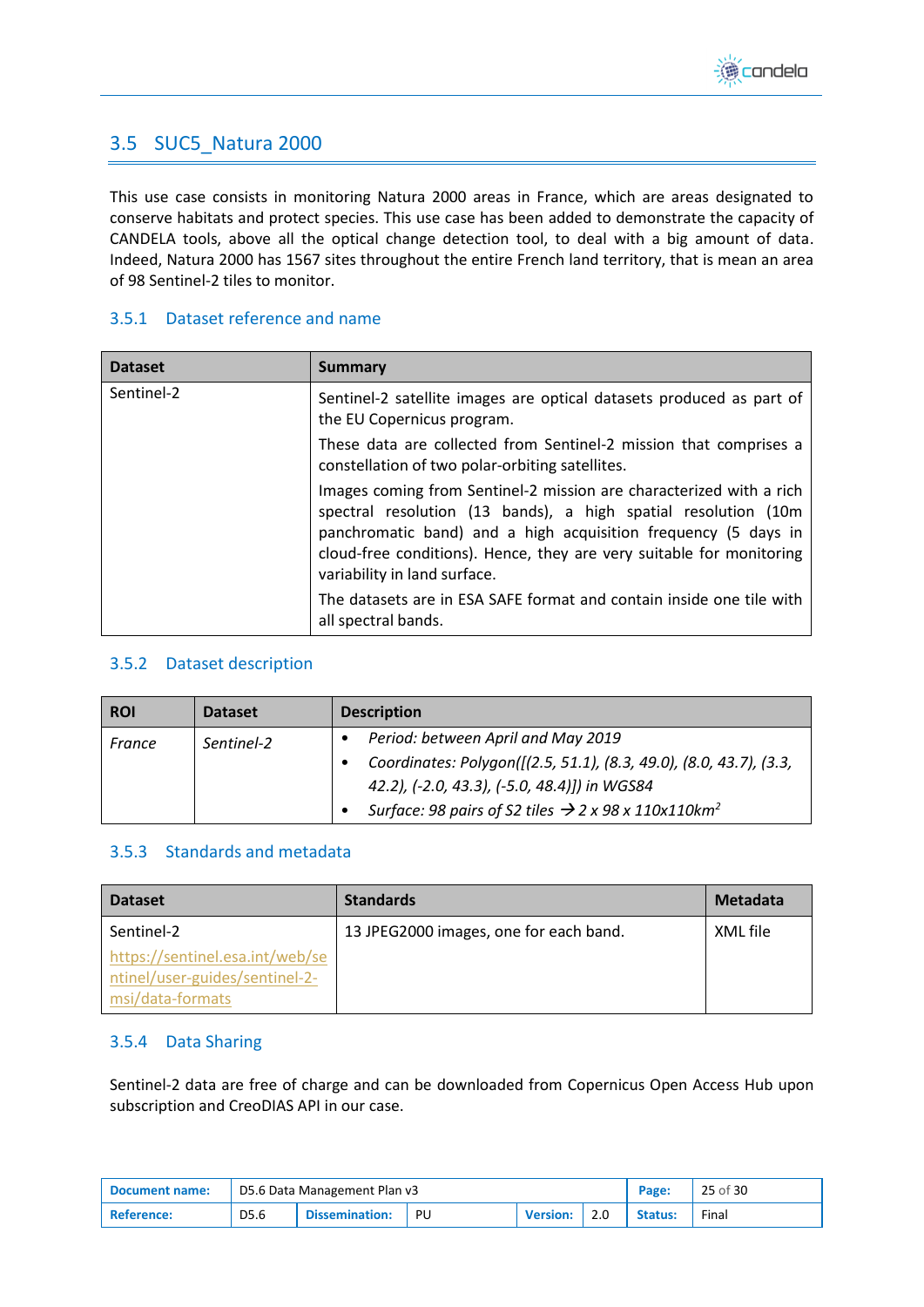

## <span id="page-25-0"></span>3.5.5 Archiving and preservation

All the data described above will be conserved on the data server of the platform during all the project life time for demonstration purposes.

## <span id="page-25-1"></span>3.5.6 Output data

| <b>Dataset</b>                         | <b>Used tool</b>               | <b>Summary</b>                                                                                                                                                                                                                                                                                                                                                                                                           | <b>Metdadata</b> |
|----------------------------------------|--------------------------------|--------------------------------------------------------------------------------------------------------------------------------------------------------------------------------------------------------------------------------------------------------------------------------------------------------------------------------------------------------------------------------------------------------------------------|------------------|
| Optical<br>change<br>detection<br>maps | Optical<br>change<br>detection | Optical change detection maps were generated<br>using pairs of Sentinel-2 images that represent<br>exactly the same field of view at two different<br>times.                                                                                                                                                                                                                                                             | GeoTiff image    |
|                                        |                                | Optical change detection maps are geoTiff rasters<br>with the same size and geo-reference as the<br>images on which they have been calculated, and<br>whose pixel values range between 0 and 1 in order<br>to represent the probability that a change has<br>occurred between the acquisition dates of the two<br>images.                                                                                                |                  |
| <b>RBF</b><br>database                 | Triplification<br>tool         | RBF database was generated using the change<br>detection maps described above and the Natura<br>2000 database described below.<br>RBF database contains change detection labels<br>(Very Low_ChangeDetect, Low_ChangeDetect,<br>Middle_ChangeDetect and High_ChangeDetect) for<br>each Natura 2000 site, as well as the metadata<br>(coordinates of Natura 2000 site, ID of Sentinel-2<br>data used, acquisition date, ) | RBF database     |

## <span id="page-25-2"></span>3.5.7 Auxiliary data

| <b>Dataset</b>          | <b>Source</b>                                                                       | <b>Summary</b>                                                                                                                                                                                                                                                                                                                                                                                                                                                 | <b>Metadata</b>           |
|-------------------------|-------------------------------------------------------------------------------------|----------------------------------------------------------------------------------------------------------------------------------------------------------------------------------------------------------------------------------------------------------------------------------------------------------------------------------------------------------------------------------------------------------------------------------------------------------------|---------------------------|
| Natura 2000<br>database | https://www.eea.europa.<br>eu/data-and-<br>maps/data/natura-2000-<br>eunis-database | This database is a compilation of data on<br>ecological sites provided by member<br>states to the European Commission. The<br>database contains two categories of data:<br>Descriptive data: The data are<br>based on the information that<br>national authorities have<br>submitted for each Natura 2000<br>site<br>Spatial data: The data provides<br>the code and the name of the<br>sites and the coordinates of the<br>polygon or the multi-polygon sites | shapefile<br>or json file |

| Document name: | D5.6 Data Management Plan v3 |                       |    |                 |     | Page:          | 26 of 30 |
|----------------|------------------------------|-----------------------|----|-----------------|-----|----------------|----------|
| ' Reference:   | D5.6                         | <b>Dissemination:</b> | PU | <b>Version:</b> | 2.0 | <b>Status:</b> | Final    |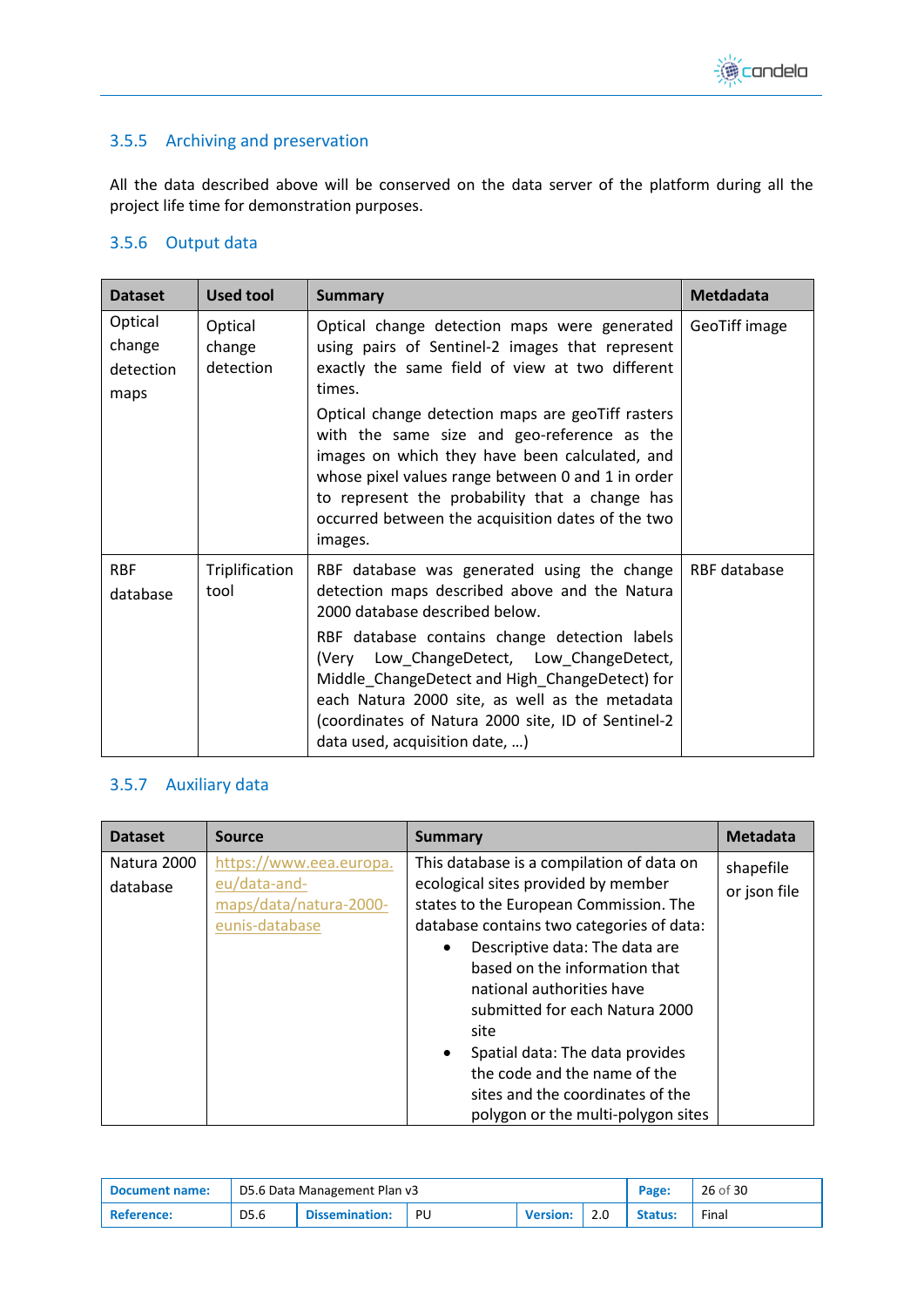## <span id="page-26-0"></span>4 Additional datasets

As part of the datasets used in the project, this section provides information about the use of Additional datasets (ADD) following the process stablished by ESA through the Data Warehouse mechanism (DWH). Detailed information about the project request and the use of ADD is available in deliverables D5.7 [\[5\]](#page-29-8)[\[10\]](#page-29-9) and D5.[8 \[12\]](#page-29-10) respectively.

## <span id="page-26-1"></span>4.1 Request of additional datasets 2019

CANDELA project requested Additional datasets (ADD) for 2019. The official request was included in the project deliverable D5.7 [\[5\]](#page-29-8)[\[10\]](#page-29-9) (v1.0 submitted in September 2018 and v2.0 submitted in February 2019). Below is presented the final list of Additional datasets requested in February 2019.

| <b>Project Name: CANDELA (776193)</b>          |             | <b>Project Coordinator: Jose Lorenzo (Atos Spain)</b> |                   |
|------------------------------------------------|-------------|-------------------------------------------------------|-------------------|
| <b>Category: Projects</b>                      |             |                                                       | 2019              |
| Core dataset                                   | <b>code</b> |                                                       | <b>Total sqkm</b> |
| Archive standard Optical VHR1                  | ADD 011a    |                                                       | 6.240             |
| Archive standard SAR VHR1                      | ADD 015a    |                                                       | 6.240             |
| New acquisition standard Optical VHR1 ADD 012a |             |                                                       | 3.685             |
| New acquisition standard SAR VHR1              | ADD 016a    |                                                       | 3.685             |

**Figure 1: Consolidated Request February 2019 (D5.7[\)\[10\]](#page-29-9)**

<span id="page-26-3"></span>The project request was validated internally by the European Space Agency (ESA) in August 2019 when the Agency published version 2.[6\[11\]](#page-29-11) of the Data Access Portfolio Document (DAP). As it is showed in [Figure 2,](#page-26-4) the validation included datasets requested for both versions of D5.[7 \[5\]](#page-29-8)[\[10\].](#page-29-9)

| <b>Project</b> | <b>Dataset Title</b>                  | <b>Dataset ID</b>                          | Quota (km2) |
|----------------|---------------------------------------|--------------------------------------------|-------------|
| <b>CANDELA</b> | Archive_standard_Optical_VHR1         | D2 MG2b CAND 011a                          | 700         |
| <b>CANDELA</b> | Archive standard Optical VHR2         | D <sub>2</sub> MG <sub>2</sub> b CAND 011b | 700         |
| <b>CANDELA</b> | Archive standard SAR VHR1             | D <sub>2</sub> MG <sub>1</sub> CAND 015a   | 1,270       |
| <b>CANDELA</b> | A/rchive standard SAR VHR2            | D <sub>2</sub> MG <sub>1</sub> CAND 015b   | 17,500      |
| <b>CANDELA</b> | New acquisition_standard_Optical_VHR1 | D2_MG2b_CAND_012a                          | 600         |
| <b>CANDELA</b> | New acquisition_standard_Optical_VHR2 | D <sub>2</sub> MG <sub>2</sub> b CAND 012b | 600         |
| <b>CANDELA</b> | New acquisition_standard_SAR_VHR1     | D <sub>2</sub> MG <sub>1</sub> CAND 016a   | 885         |
| <b>CANDELA</b> | New acquisition standard SAR VHR2     | D <sub>2</sub> MG <sub>1</sub> CAND 016b   | 15,000      |

**Figure 2: Assigned quota DAP version August 201[9\[11\]](#page-29-11)**

## <span id="page-26-4"></span><span id="page-26-2"></span>4.2 DWH use for 2019

The use of Additional datasets was reported in D5.[8\[12\]](#page-29-10) following the two use cases proposed in CANDELA:

- Use case 1: Agriculture and Macro-economics (see deliverables [\[3\]](#page-29-12)[\[13\]\)](#page-29-13)
- Use case 2: Forest Health Monitoring (see deliverables [\[4\]](#page-29-14)[\[14\]\)](#page-29-15)

D5.[8\[12\]](#page-29-10) describes the use of ADD in the project focusing in the use for validations purposes. Some examples include the use of VHR images obtained from the DWH mechanism to validate using photo interpretation. In addition, VHR images could also be used to verify the results obtained by machine

| Document name:    | D5.6 Data Management Plan v3 |                       |    |                 |     | Page:   | 27 of 30 |
|-------------------|------------------------------|-----------------------|----|-----------------|-----|---------|----------|
| <b>Reference:</b> | D <sub>5.6</sub>             | <b>Dissemination:</b> | PU | <b>Version:</b> | 2.0 | Status: | Final    |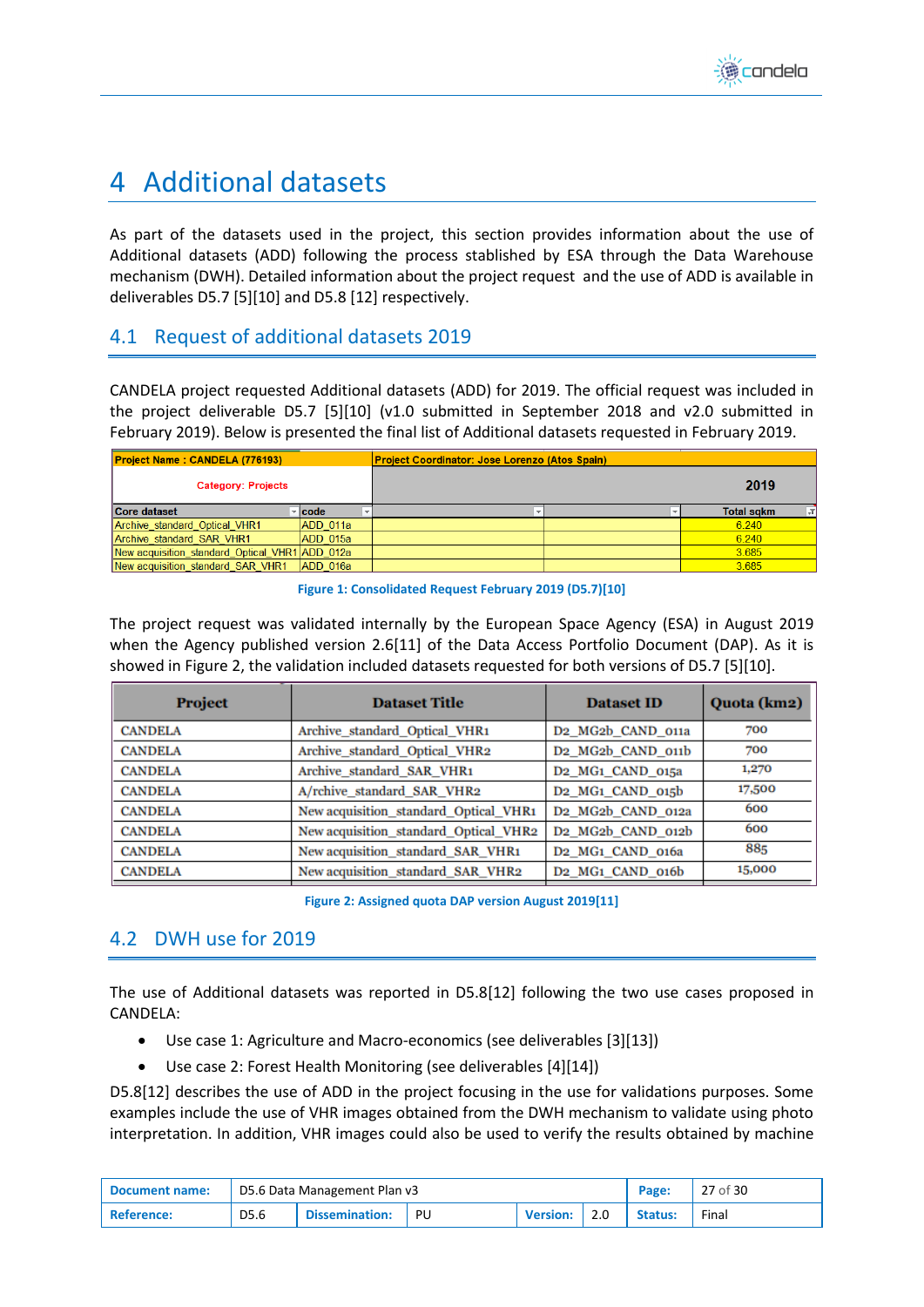

learning algorithms developed in the project. Sections 3 and 4 of the aforementioned report D5.[8\[12\]](#page-29-10) include detailed information of the use of additional datasets in the project.

## <span id="page-27-0"></span>4.3 Request of additional datasets 2020

As it was reported in D5.[8\[12\]](#page-29-10) (DWH use for 2019), the use of ADD datasets in CANDELA was mainly focused in the validation process of the two project use cases.

Taking into account that the developed analytic tools in the project are dedicated to Copernicus data, it was decided that there is no need to order ADD datasets from DWH mechanism for 2020. The same explanation was included in the formal document D5.[9\[17\].](#page-29-16)

## <span id="page-27-1"></span>4.4 DWH use for 2020

As it was informed in D5.[9\[17\]](#page-29-16) (see also section [4.3](#page-27-0) [Request of additional datasets 2020\)](#page-27-0), there was not needed to order ADD datasets from DWH mechanism for 2020. Therefore, D5.10 [\[18\],](#page-29-17) which was devoted to report on the usage of DWH for 2020, it was submitted formally as an empty document.

| Document name: | D5.6 Data Management Plan v3 |                       |     |                 |  | Page:          | 28 of 30 |
|----------------|------------------------------|-----------------------|-----|-----------------|--|----------------|----------|
| 'Reference:    | D5.6                         | <b>Dissemination:</b> | PU. | <b>Version:</b> |  | <b>Status:</b> | Final    |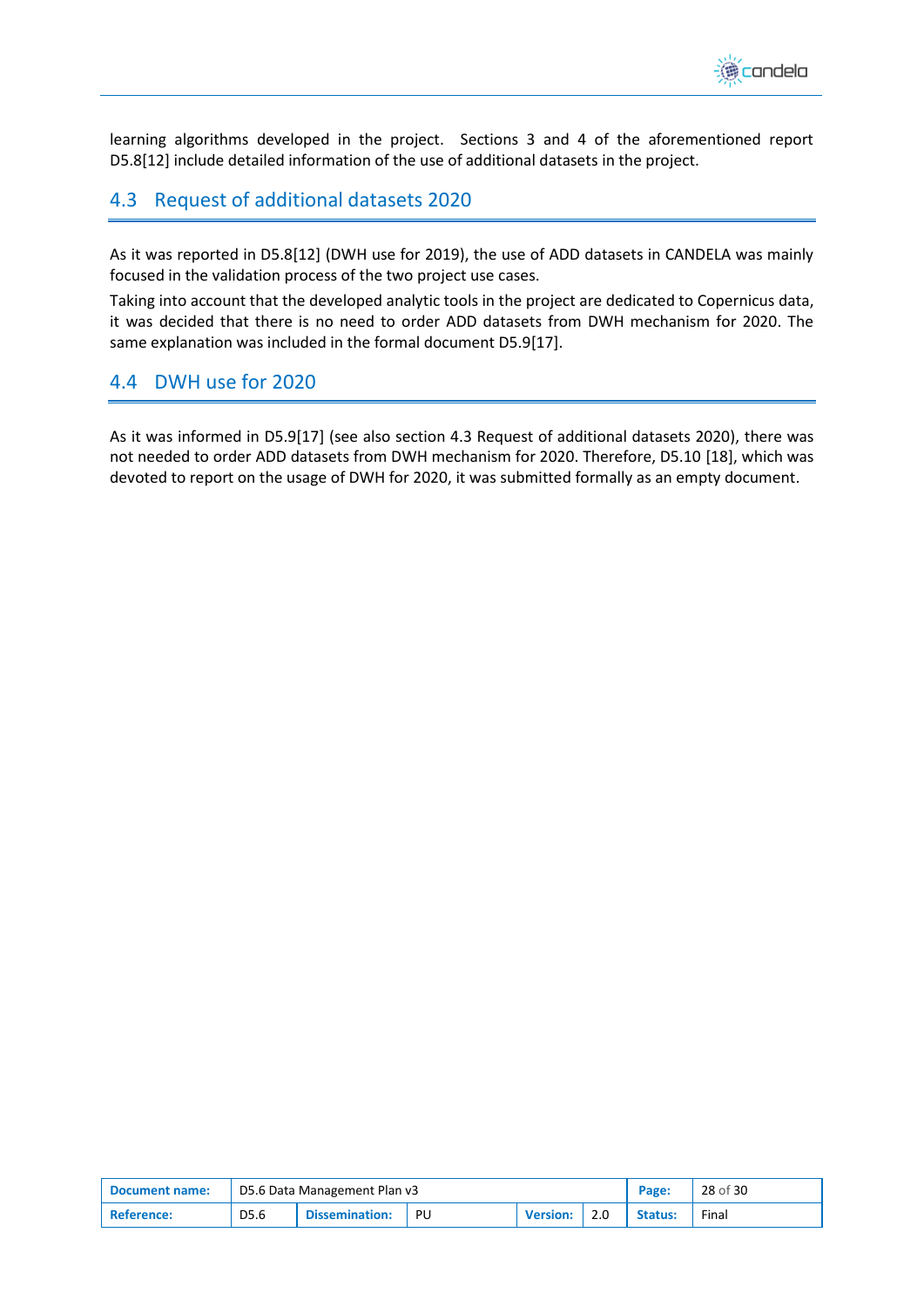

## <span id="page-28-0"></span>5 Conclusions

The third and final version of the DMP (this document) includes updated information of the CANDELA DMP v2 released in October 201[9\[16\].](#page-29-4) Main changes in this version are listed below:

- Section [2](#page-9-0) includes now additional details to explain how the dataset can also be catalogued to make them findable. More details have been added to clarify how to make data openly accessible and interoperable.
- The main information included in section [3](#page-11-0) has been updated. Project datasets of the use cases have been updated after the final validation of each sub-use case. Nature 2000 use case has been also added in section [3.5.](#page-24-0)
- Although it was not needed to order ADD datasets for 2020, section [4](#page-26-0) has also been updated giving the appropriate justification.

Following the same structure of the previous versions, the document describes the bold lines in the data management plan of CANDELA project, including how to make the project data findable, accessible, interoperable and reusable. Still, this document deals mainly with input data, however the updated version submitted in February 2021 also includes "Output data and Auxiliary data" (sections 3.x.6 and 3.x.7 for each use case). As a matter of fact, CANDELA does not aim at producing data, but at delivering services, and therefore, in general, there is no need for long term data preservation.

The use cases proposed in this project made use of the available Sentinel datasets that are characterized by a fine spatial and temporal resolutions. Additionally, these datasets are available free of charge, which guarantees their accessibility and the ability to reproduce the results obtained in the project. Moreover, the interoperability of the produced datasets (from change detection and data mining/data fusion) follow standard formats, which allows them to be easily integrated to WMS services for example.

The data produced on the CANDELA platform are also made available in a database. The triplification process ensures that the information produced by change detection algorithms or the classification tool is stored in a semantic database. Thus, the data in accessible in the database and can be requested through semantic requests. IRIT has also developed a graphical interface to explore this database. It allows to access to the data with low technical skills as the user does not have to write requests to the database.

| Document name: | D5.6 Data Management Plan v3 |                       |    |                 |  | Page:          | 29 of 30 |
|----------------|------------------------------|-----------------------|----|-----------------|--|----------------|----------|
| Reference:     | D5.6                         | <b>Dissemination:</b> | PU | <b>Version:</b> |  | <b>Status:</b> | Final    |